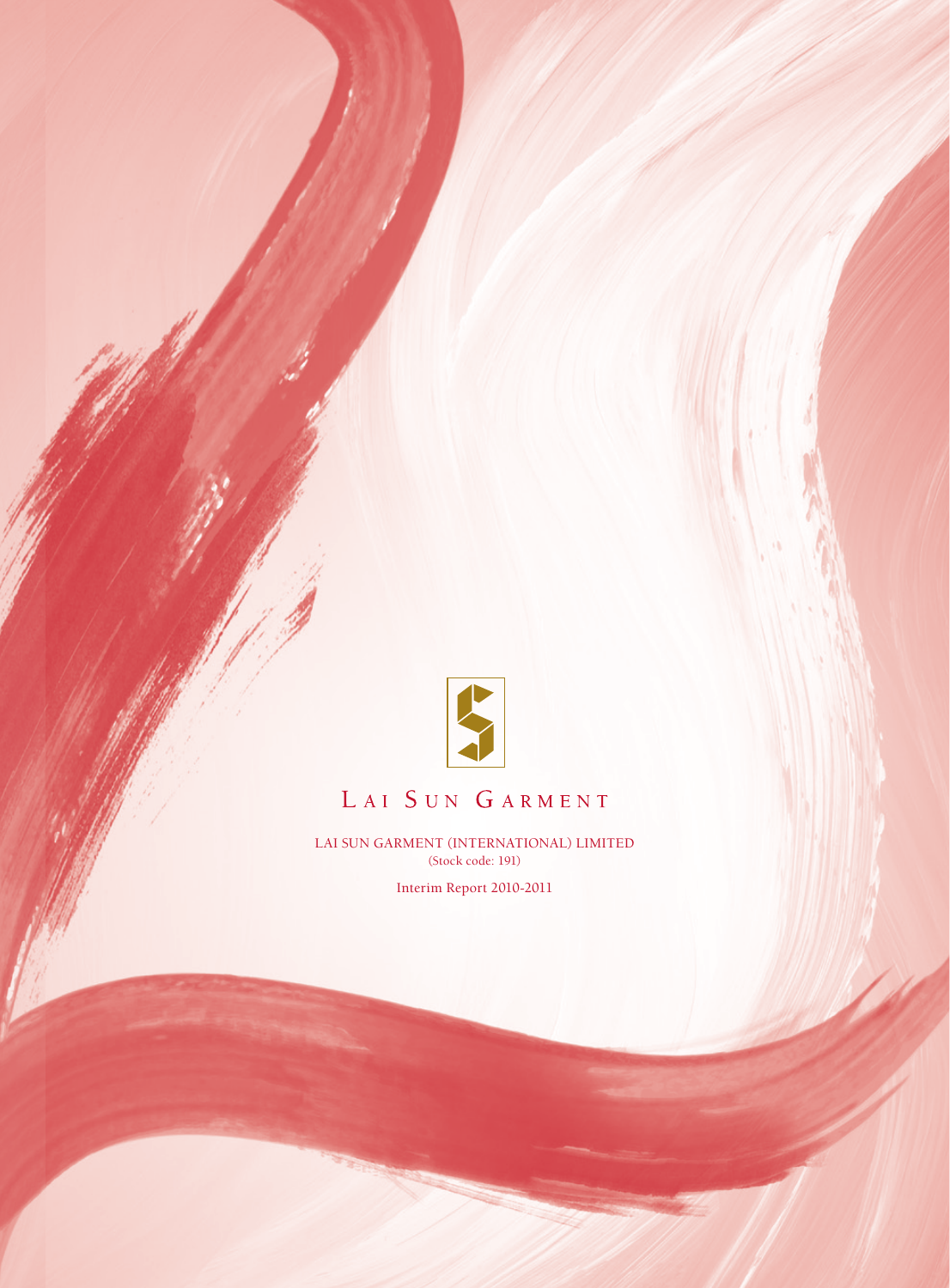

# **PLACE OF INCORPORATION**

Hong Kong

# **BOARD OF DIRECTORS**

# **Executive Directors**

Lam Kin Ming *(Chairman)* Lam Kin Ngok, Peter *(Deputy Chairman)* Shiu Kai Wah Lam Kin Hong, Matthew Tam Kin Man, Kraven Lam Hau Yin, Lester *(also alternate director to Madam U Po Chu)* Lui Siu Tsuen, Richard (appointed on 1 January 2011)

# **Non-executive Directors**

U Po Chu Chiu Wai Leung Churk Yin, Jeanny (re-designated as a non-executive director on 1 January 2011) Wan Yee Hwa, Edward (re-designated as a non-executive director on 1 February 2011)

# **Independent Non-executive Directors**

Leung Shu Yin, William Lam Bing Kwan (appointed on 1 February 2011) Chow Bing Chiu

# **COMPANY SECRETARY**

Kwok Siu Man

# **Lai Sun Garment (International) Limited**

11/F., Lai Sun Commercial Centre 680 Cheung Sha Wan Road Kowloon, Hong Kong **Tel:** (852) 2741 0391 **Fax:** (852) 2785 2775 **Website:** http://www.laisun.com **E-mail:** ir@laisun.com

*Stock code on the Hong Kong Stock Exchange: 191*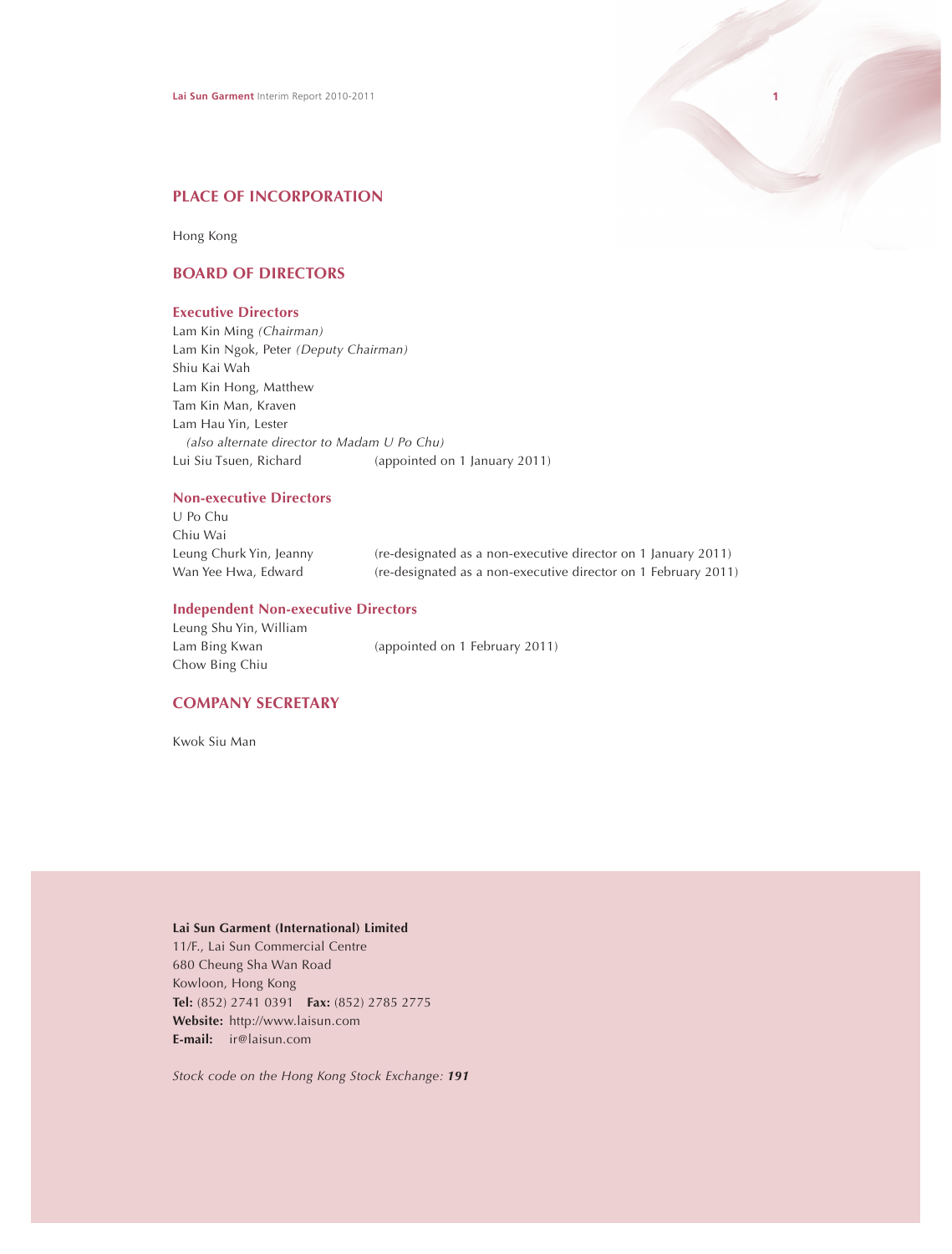# **RESULTS**

The Board of Directors (the "Board") of Lai Sun Garment (International) Limited (the "Company") announces the unaudited consolidated results of the Company and its subsidiaries (the "Group") for the six months ended 31 January 2011 together with the comparative figures of the last corresponding period as follows:

# **Condensed Consolidated Income Statement**

*For the six months ended 31 January 2011*

|                                                                                                                    |                | Six months ended<br>31 January         |                                 |
|--------------------------------------------------------------------------------------------------------------------|----------------|----------------------------------------|---------------------------------|
|                                                                                                                    | <b>Notes</b>   | 2011<br>(Unaudited)<br><b>HK\$'000</b> | 2010<br>(Unaudited)<br>HK\$'000 |
| <b>TURNOVER</b>                                                                                                    | 3              | 27,346                                 | 10,008                          |
| Cost of sales                                                                                                      |                | (5,882)                                | (4, 455)                        |
| Gross profit                                                                                                       |                | 21,464                                 | 5,553                           |
| Other revenue and gain<br>Selling and marketing expenses<br>Administrative expenses<br>Other operating income, net | $\overline{4}$ | 353<br>(649)<br>(20, 443)<br>1,138     | 4,291<br>(11,094)               |
| Fair value gain on investment properties                                                                           |                | 129,704                                | 245,590                         |
| PROFIT FROM OPERATING ACTIVITIES                                                                                   | 5              | 131,567                                | 244,340                         |
| Finance costs<br>Gains on shares swap transactions<br>Share of profits and losses of associates                    | 6<br>7         | (9, 176)<br>2,276,314<br>164,677       | (7,041)<br>183,208              |
| PROFIT BEFORE TAX                                                                                                  |                | 2,563,382                              | 420,507                         |
| Tax                                                                                                                | 8              | (23, 062)                              | (40, 522)                       |
| PROFIT FOR THE PERIOD ATTRIBUTABLE TO<br>ORDINARY EQUITY HOLDERS OF THE COMPANY                                    |                | 2,540,320                              | 379,985                         |
| EARNINGS PER SHARE ATTRIBUTABLE TO<br>ORDINARY EQUITY HOLDERS OF THE COMPANY                                       | 9              |                                        |                                 |
| <b>Basic</b>                                                                                                       |                | <b>HK\$ 1.57</b>                       | HK\$ 0.23                       |
| Diluted                                                                                                            |                | N/A                                    | N/A                             |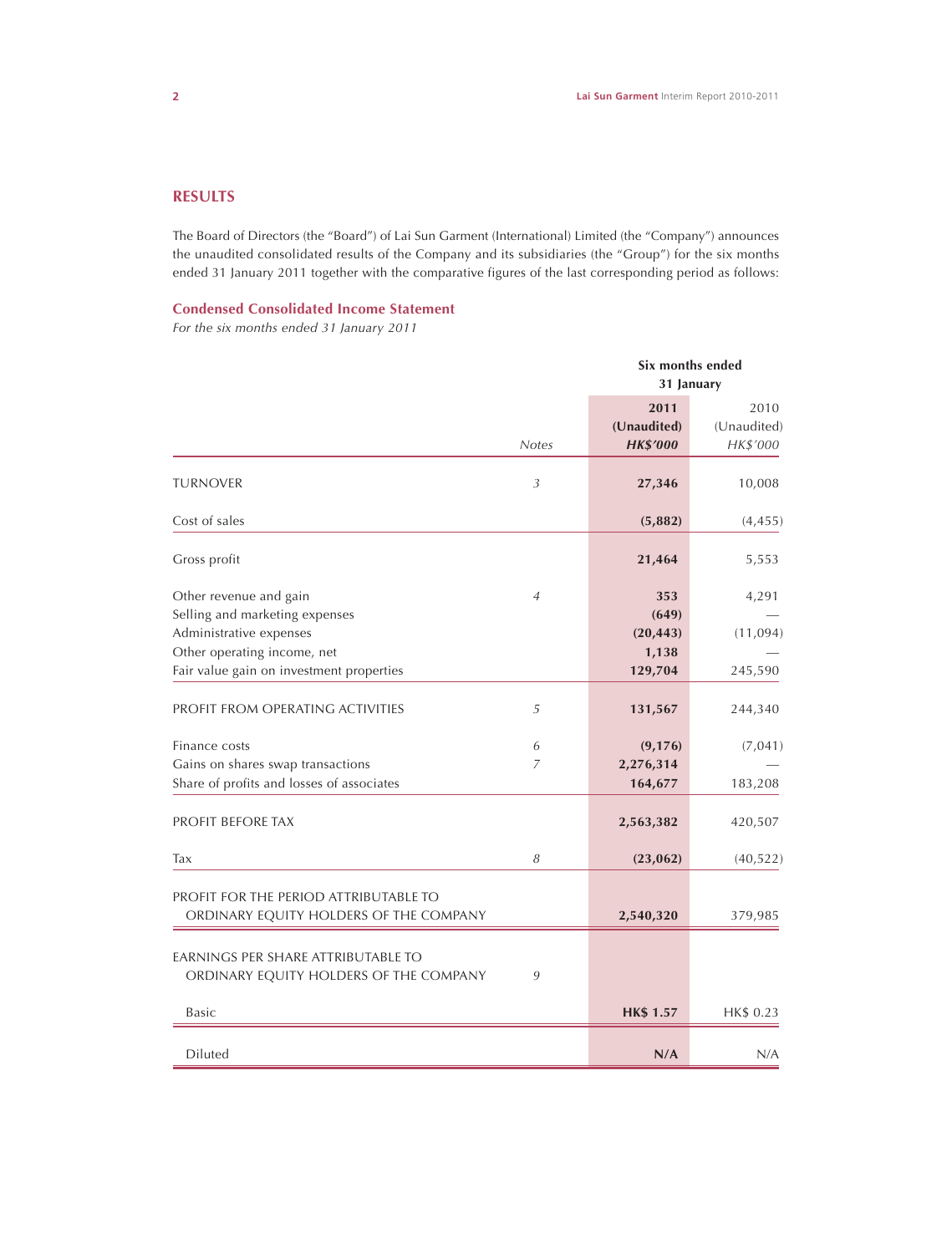# **Condensed Consolidated Statement of Comprehensive Income**

*For the six months ended 31 January 2011*

|                                                                                               |                                        | Six months ended<br>31 January  |
|-----------------------------------------------------------------------------------------------|----------------------------------------|---------------------------------|
|                                                                                               | 2011<br>(Unaudited)<br><b>HK\$'000</b> | 2010<br>(Unaudited)<br>HK\$'000 |
| PROFIT FOR THE PERIOD ATTRIBUTABLE TO                                                         |                                        |                                 |
| ORDINARY EQUITY HOLDERS OF THE COMPANY                                                        | 2,540,320                              | 379,985                         |
| OTHER COMPREHENSIVE INCOME/(EXPENSES)<br>Change in fair value of an available-for-sale equity |                                        |                                 |
| investment                                                                                    | 62,121                                 | (17, 412)                       |
| Share of investment revaluation reserve of an associate                                       | 54,634                                 |                                 |
| Share of exchange fluctuation reserve of associates                                           | 55,392                                 | 14,411                          |
| Share of asset revaluation reserve of an associate                                            | 3,786                                  |                                 |
| Release of share of exchange fluctuation reserve                                              |                                        |                                 |
| upon disposal of an associate                                                                 | (542, 299)                             |                                 |
| Release of investment revaluation reserve and exchange                                        |                                        |                                 |
| fluctuation reserve to income statement upon                                                  |                                        |                                 |
| an available-for-sale equity investment treated as if                                         |                                        |                                 |
| it were disposed of and re-acquired                                                           | (110, 547)                             |                                 |
| OTHER COMPREHENSIVE EXPENSES                                                                  |                                        |                                 |
| FOR THE PERIOD                                                                                | (476, 913)                             | (3,001)                         |
| TOTAL COMPREHENSIVE INCOME FOR THE                                                            |                                        |                                 |
| PERIOD ATTRIBUTABLE TO ORDINARY                                                               |                                        |                                 |
| EQUITY HOLDERS OF THE COMPANY                                                                 | 2,063,407                              | 376,984                         |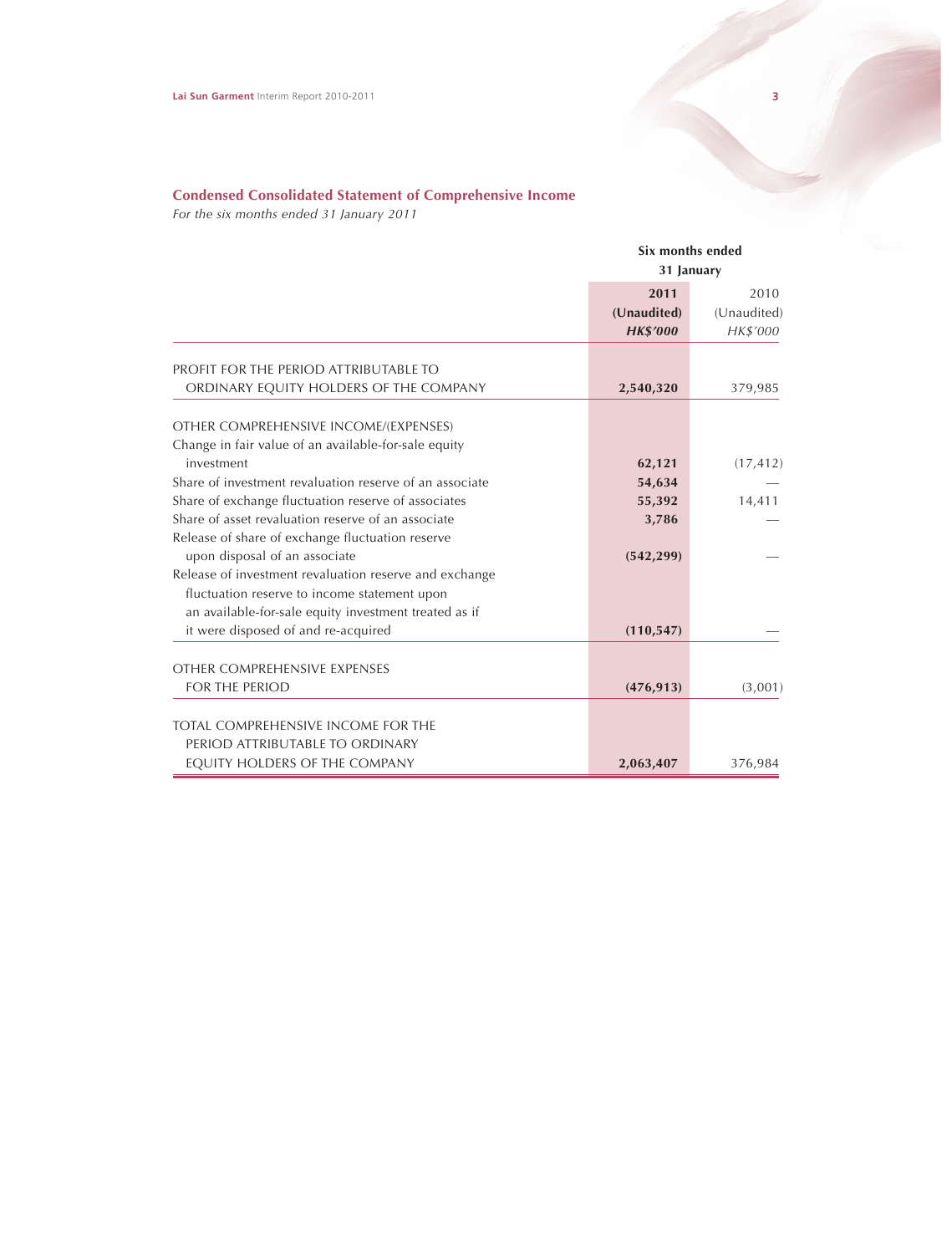# **Condensed Consolidated Statement of Financial Position**

*As at 31 January 2011*

| <b>Notes</b>                                                                   | 31 January<br>2011<br>(Unaudited)<br><b>HK\$'000</b> | 31 July<br>2010<br>(Audited)<br>HK\$'000 |
|--------------------------------------------------------------------------------|------------------------------------------------------|------------------------------------------|
|                                                                                |                                                      |                                          |
| NON-CURRENT ASSETS                                                             |                                                      |                                          |
| Property, plant and equipment                                                  | 211                                                  | 316                                      |
| Investment properties                                                          | 1,177,400                                            | 1,046,600                                |
| Interests in associates<br>7                                                   | 5,376,813                                            | 3,347,221                                |
| Available-for-sale equity investment                                           |                                                      | 243,709                                  |
| Total non-current assets                                                       | 6,554,424                                            | 4,637,846                                |
|                                                                                |                                                      |                                          |
| <b>CURRENT ASSETS</b>                                                          |                                                      |                                          |
| Debtors, deposits paid and other receivables<br>11                             | 85,522                                               | 6,262                                    |
| Tax recoverable                                                                | 139                                                  | 682                                      |
| Equity investments at fair value through profit or loss                        | 9,135                                                |                                          |
| Cash and cash equivalents                                                      | 386,780                                              | 317,449                                  |
| Total current assets                                                           | 481,576                                              | 324,393                                  |
|                                                                                |                                                      |                                          |
| <b>CURRENT LIABILITIES</b>                                                     |                                                      |                                          |
| Creditors, deposits received and accruals<br>12                                | 47,306                                               | 66,537                                   |
| Interest-bearing bank borrowing                                                | 32,000                                               | 16,000                                   |
| Total current liabilities                                                      | 79,306                                               | 82,537                                   |
| NET CURRENT ASSETS                                                             | 402,270                                              | 241,856                                  |
| <b>TOTAL ASSETS LESS CURRENT LIABILITIES</b>                                   | 6,956,694                                            | 4,879,702                                |
|                                                                                |                                                      |                                          |
| NON-CURRENT LIABILITIES                                                        |                                                      |                                          |
| Interest-bearing bank and other borrowings                                     | (360, 745)                                           | (376, 745)                               |
| Note payable                                                                   | (195,000)                                            | (195,000)                                |
| Accrued interest payable                                                       | (83,903)                                             | (78, 188)                                |
| Deferred tax liabilities                                                       | (109, 103)                                           | (86, 041)                                |
| Long term rental deposits received                                             | (13, 613)                                            | (12, 910)                                |
| Total non-current liabilities                                                  | (762, 364)                                           | (748, 884)                               |
|                                                                                | 6,194,330                                            | 4,130,818                                |
|                                                                                |                                                      |                                          |
| <b>EQUITY</b><br>Equity attributable to ordinary equity holders of the Company |                                                      |                                          |
| Issued capital                                                                 | 16,174                                               | 16,174                                   |
| Share premium account                                                          | 1,908,840                                            | 1,908,840                                |
| Asset revaluation reserve                                                      | 55,494                                               | 62,624                                   |
| Share option reserve                                                           | 105                                                  | 682                                      |
| Investment revaluation reserve                                                 | 54,634                                               | 41,458                                   |
| Capital reserve                                                                |                                                      | 146,670                                  |
| Exchange fluctuation reserve                                                   | 15,969                                               | 509,844                                  |
| Retained earnings                                                              | 4, 143, 114                                          | 1,444,526                                |
|                                                                                |                                                      |                                          |
|                                                                                | 6,194,330                                            | 4,130,818                                |

Ė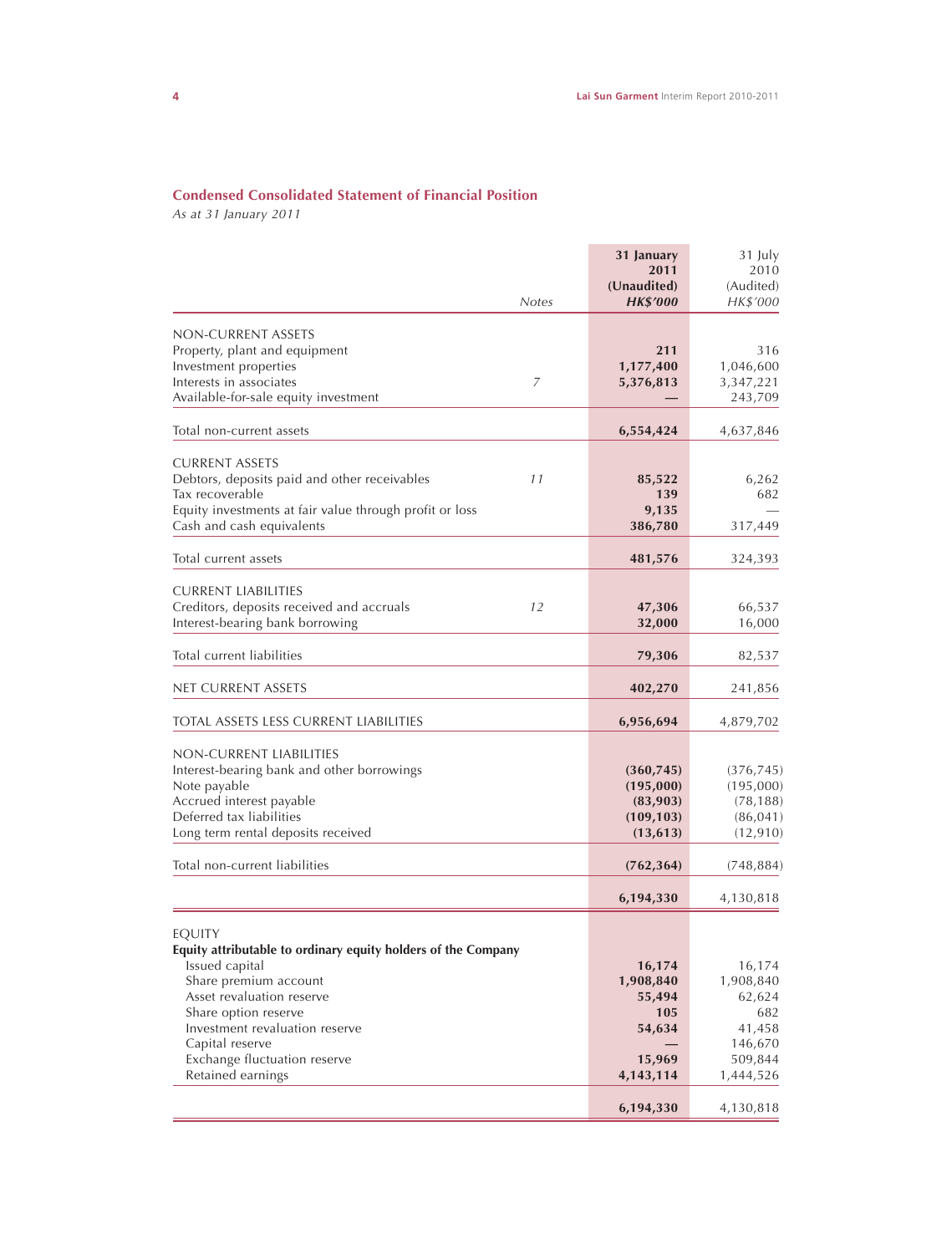### **Condensed Consolidated Statement of Changes in Equity**

*For the six months ended 31 January 2011*

|                                                                                                                                     | Attributable to ordinary equity holders of the Company |                                       |                     |                                        |                     |                                        |                     |                               |                          |
|-------------------------------------------------------------------------------------------------------------------------------------|--------------------------------------------------------|---------------------------------------|---------------------|----------------------------------------|---------------------|----------------------------------------|---------------------|-------------------------------|--------------------------|
|                                                                                                                                     | <b>Issued</b>                                          | Share<br>Asset<br>Premium revaluation |                     | Share Investment<br>option revaluation |                     | <b>Exchange</b><br>Capital fluctuation | Retained            |                               |                          |
|                                                                                                                                     | capital<br>HK\$'000                                    | account<br>HK\$'000                   | reserve<br>HK\$'000 | reserve<br>HK\$'000                    | reserve<br>HK\$'000 | reserve<br>HK\$'000                    | reserve<br>HK\$'000 | earnings<br>HK\$'000          | <b>Total</b><br>HK\$'000 |
| At 31 July 2010 and                                                                                                                 |                                                        |                                       |                     |                                        |                     |                                        |                     |                               |                          |
| 1 August 2010 (Audited)                                                                                                             |                                                        | 16,174 1,908,840                      | 62,624              | 682                                    | 41,458              | 146,670                                | 509,844             | 1,444,526                     | 4,130,818                |
| Total comprehensive<br>income/(expenses)                                                                                            |                                                        |                                       |                     |                                        |                     |                                        |                     |                               |                          |
| for the period<br>Share of reserve movements                                                                                        |                                                        |                                       | 3,786               |                                        | 13,176              |                                        |                     | (493,875) 2,540,320 2,063,407 |                          |
| of an associate                                                                                                                     |                                                        |                                       |                     | 105                                    |                     |                                        |                     |                               | 105                      |
| Transfer of reserves to<br>retained earnings upon                                                                                   |                                                        |                                       |                     |                                        |                     |                                        |                     |                               |                          |
| disposal of an associate                                                                                                            |                                                        |                                       | (10, 916)           | (682)                                  |                     | 2,511                                  |                     | 9,087                         |                          |
| Transfer of reserve to retained<br>earnings upon<br>an available-for-sale equity<br>investment treated as if<br>it were disposed of |                                                        |                                       |                     |                                        |                     |                                        |                     |                               |                          |
| and re-acquired                                                                                                                     |                                                        |                                       |                     |                                        |                     | (149, 181)                             |                     | 149,181                       |                          |
| At 31 January 2011                                                                                                                  |                                                        |                                       |                     |                                        |                     |                                        |                     |                               |                          |
| (Unaudited)                                                                                                                         |                                                        | 16,174 1,908,840                      | 55,494              | 105                                    | 54,634              |                                        | 15,969              |                               | 4, 143, 114 6, 194, 330  |
| At 31 July 2009 and                                                                                                                 |                                                        |                                       |                     |                                        |                     |                                        |                     |                               |                          |
| 1 August 2009 (Audited)<br>Total comprehensive<br>income/(expenses)                                                                 |                                                        | 16,174 1,908,840                      | 74,619              | 1,438                                  | 9,498               | 148,694                                | 479,633             | 996,951                       | 3,635,847                |
| for the period                                                                                                                      |                                                        |                                       |                     |                                        | (17, 412)           |                                        | 14,411              | 379,985                       | 376,984                  |
| Share of reserve movements                                                                                                          |                                                        |                                       |                     |                                        |                     |                                        |                     |                               |                          |
| of an associate                                                                                                                     |                                                        |                                       |                     | (476)                                  |                     | (2,024)                                |                     | 524                           | (1, 976)                 |
| At 31 January 2010                                                                                                                  |                                                        |                                       |                     |                                        |                     |                                        |                     |                               |                          |
| (Unaudited)                                                                                                                         |                                                        | 16,174 1,908,840                      | 74,619              | 962                                    | (7, 914)            | 146,670                                |                     | 494,044 1,377,460 4,010,855   |                          |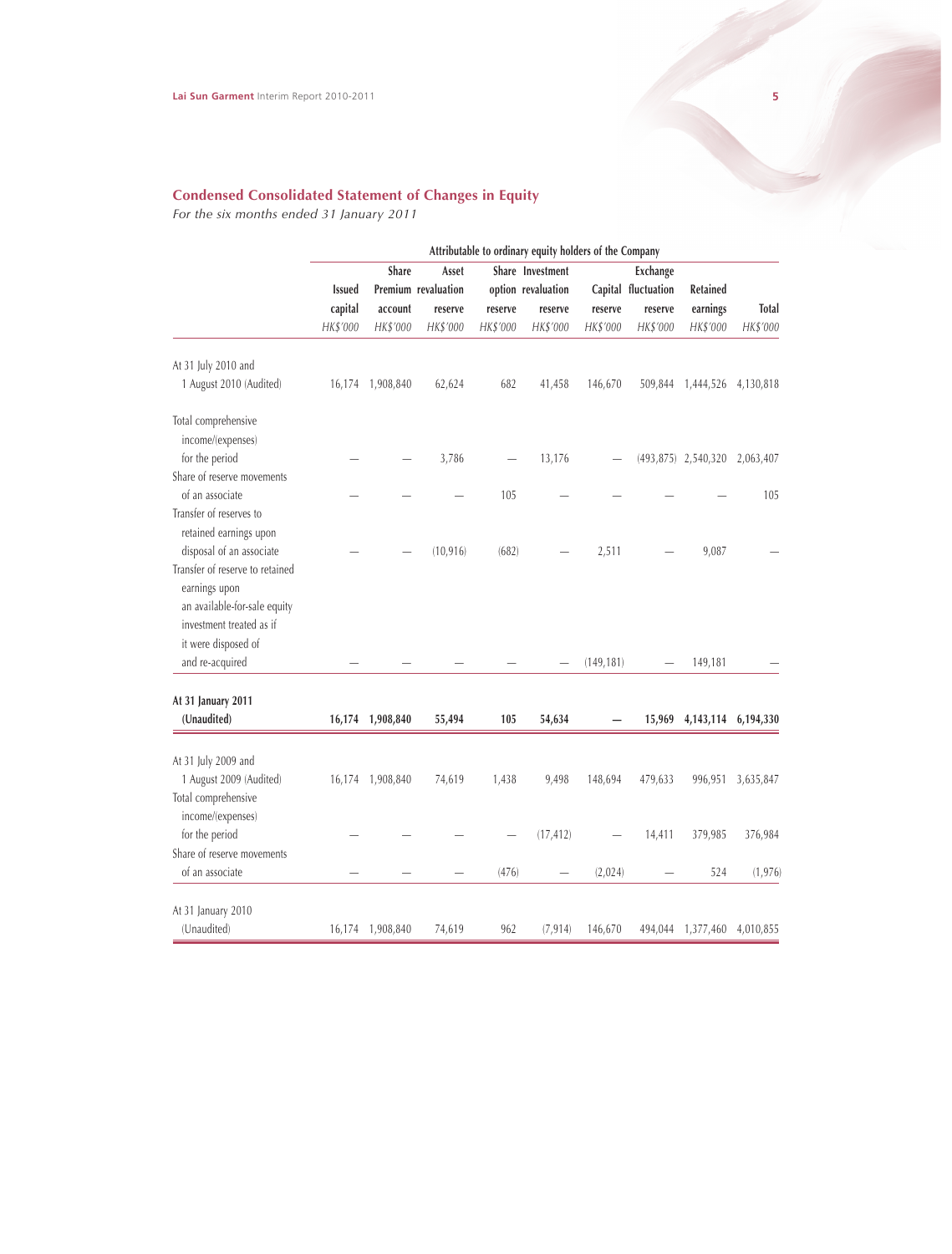# **Condensed Consolidated Statement of Cash Flows**

*For the six months ended 31 January 2011*

|                                                                                 | Six months ended<br>31 January         |                                 |  |
|---------------------------------------------------------------------------------|----------------------------------------|---------------------------------|--|
|                                                                                 | 2011<br>(Unaudited)<br><b>HK\$'000</b> | 2010<br>(Unaudited)<br>HK\$'000 |  |
| NET CASH INFLOW FROM OPERATING ACTIVITIES                                       | 3,886                                  | 12,290                          |  |
| NET CASH INFLOW/(OUTFLOW)<br>FROM INVESTING ACTIVITIES                          | 69,406                                 | (32, 782)                       |  |
| NET CASH INFLOW/(OUTFLOW)<br><b>FROM FINANCING ACTIVITIES</b>                   | (3,961)                                | 64,099                          |  |
| NET INCREASE IN CASH AND CASH EQUIVALENTS                                       | 69,331                                 | 43,607                          |  |
| Cash and cash equivalents at beginning of period                                | 317,449                                | 75,657                          |  |
| CASH AND CASH EQUIVALENTS AT END OF PERIOD                                      | 386,780                                | 119,264                         |  |
| ANALYSIS OF BALANCES OF CASH AND CASH<br>EQUIVALENTS                            |                                        |                                 |  |
| Cash and bank balances                                                          | 8,678                                  | 16,264                          |  |
| Time deposits with original maturity of less<br>than three months when acquired | 378,102                                | 103,000                         |  |
|                                                                                 | 386,780                                | 119,264                         |  |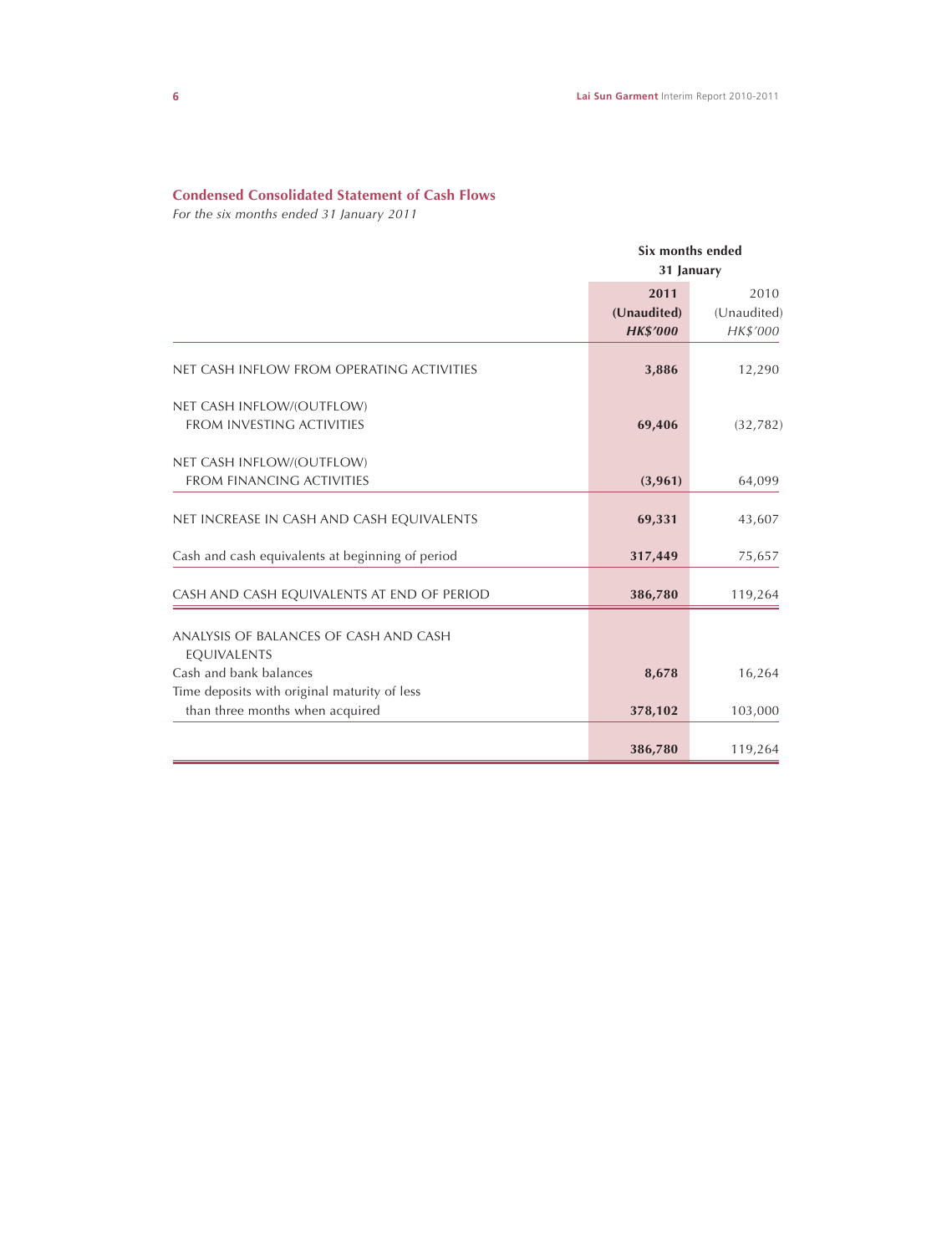#### **1. BASIS OF PREPARATION**

The unaudited condensed consolidated interim financial statements of the Group for the six months ended 31 January 2011 have been prepared in accordance with the applicable disclosure requirements of Appendix 16 to the Rules Governing the Listing of Securities on The Stock Exchange of Hong Kong Limited (the "Listing Rules") and Hong Kong Accounting Standard ("HKAS") 34 "Interim Financial Reporting" issued by the Hong Kong Institute of Certified Public Accountants ("HKICPA").

The condensed consolidated interim financial statements have not been audited by the Company's auditors but have been reviewed by the Company's auditors in accordance with Hong Kong Standard on Review Engagements 2410, *Review of interim financial information performed by the independent auditor of the entity*, issued by the HKICPA. The report issued by the Company's auditors on review of interim financial information to the Board is included on page 15. In addition, the condensed consolidated interim financial statements have been reviewed by the Company's audit committee.

### **2. SIGNIFICANT ACCOUNTING POLICIES**

The significant accounting policies and basis of presentation used in the preparation of these interim financial statements are the same as those used in the Group's audited consolidated financial statements for the year ended 31 July 2010. The Group has adopted the new and revised Hong Kong Financial Reporting Standards ("HKFRSs", which also include HKASs and Interpretations) which are applicable to the Group and are effective in the current period. The adoption of these new and revised HKFRSs has had no material impact on the reported results or financial position of the Group.

#### **Impact of issued but not yet effective HKFRSs**

The Group has not applied the following new and revised HKFRSs, which are applicable to the Group, that have been issued but are not yet effective, in these interim financial statements:

| Related Party Disclosures <sup>1</sup>                     |
|------------------------------------------------------------|
| Deferred Tax: Recovery of Underlying Assets <sup>2</sup>   |
| Amendments to HKFRS 7 Financial Instruments:               |
| Disclosures $-$ Transfers of Financial Assets <sup>3</sup> |
| Financial Instruments <sup>4</sup>                         |
|                                                            |

1 Effective for annual periods beginning on or after 1 January 2011

2 Effective for annual periods beginning on or after 1 January 2012

<sup>3</sup> Effective for annual periods beginning on or after 1 July 2011

4 Effective for annual periods beginning on or after 1 January 2013

The amendments to HKAS 12 "Deferred Tax: Recovery of Underlying Assets" mainly deal with the measurement of deferred tax for investment properties that are measured using the fair value model in accordance with HKAS 40 "Investment Property". Based on the amendments, for the purposes of measuring deferred tax liabilities and deferred tax assets for investment properties measured using the fair value model, the carrying amounts of the investment properties are presumed to be recovered through sale, unless the presumption is rebutted in certain circumstances. The adoption of the amendments to HKAS 12 may have a material impact on deferred tax recognised for investment properties that are measured using the fair value model. The Group is in the process of assessing the impact from application of these amendments.

For other new and revised HKFRSs which are issued but not yet effective, the Group is in the process of making an assessment of the impact upon initial application. The Group is not yet in a position to state whether they would have a significant impact on the Group's results of operations and financial position.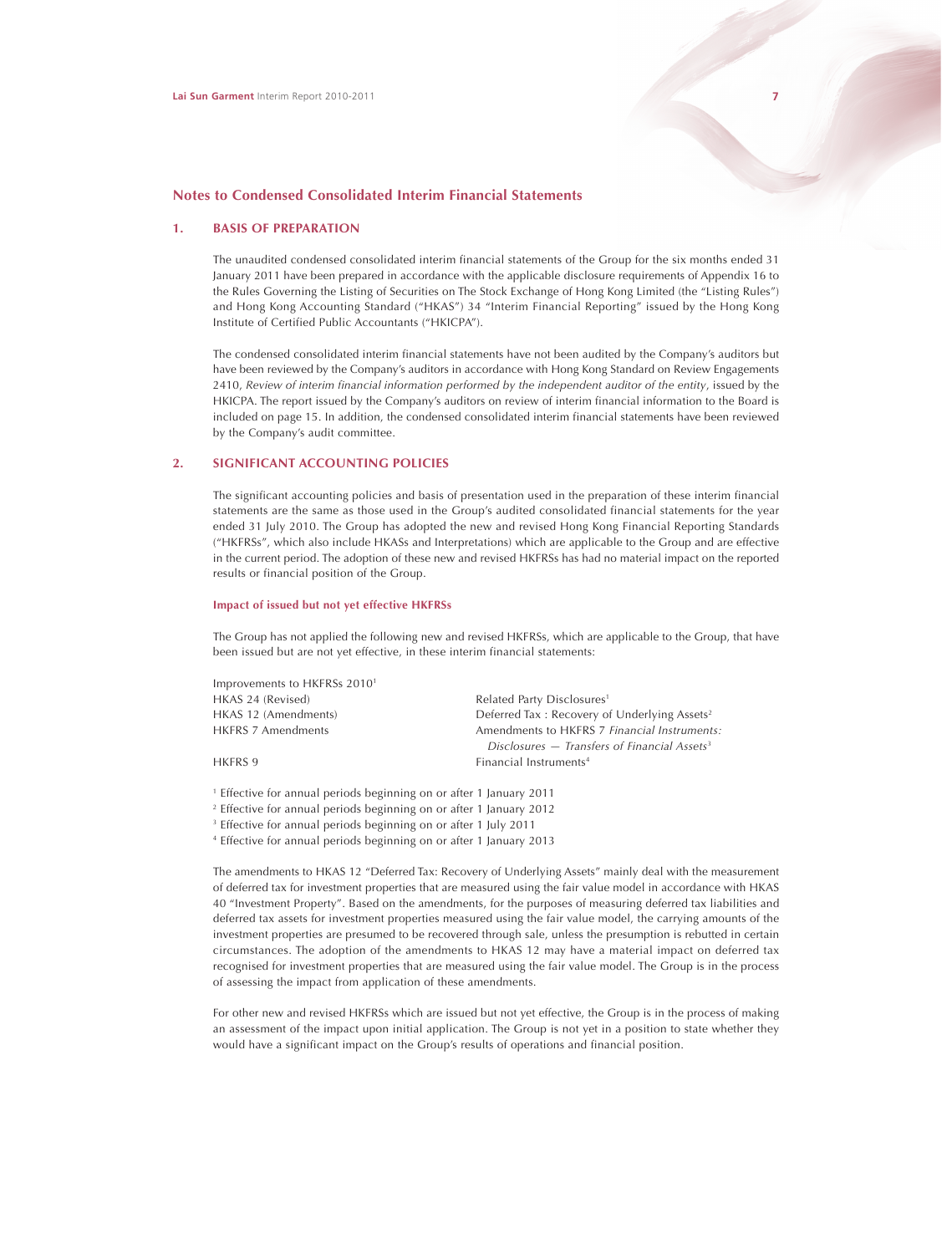# **3. SEGMENT INFORMATION**

The following tables present revenue and profit for the Group's reportable segments:

|                                                                                                                                                                                                         | <b>Property development</b><br>Six months ended<br>31 January |                                 | <b>Property investment</b><br>Six months ended<br>31 January |                                 | Consolidated<br>Six months ended<br>31 January       |                                 |
|---------------------------------------------------------------------------------------------------------------------------------------------------------------------------------------------------------|---------------------------------------------------------------|---------------------------------|--------------------------------------------------------------|---------------------------------|------------------------------------------------------|---------------------------------|
|                                                                                                                                                                                                         | 2011<br>(Unaudited)<br><b>HK\$'000</b>                        | 2010<br>(Unaudited)<br>HK\$'000 | 2011<br>(Unaudited)<br><b>HK\$'000</b>                       | 2010<br>(Unaudited)<br>HK\$'000 | 2011<br>(Unaudited)<br><b>HK\$'000</b>               | 2010<br>(Unaudited)<br>HK\$'000 |
| Segment revenue:<br>Sales to external customers                                                                                                                                                         |                                                               |                                 | 27,346                                                       | 10,008                          | 27,346                                               | 10,008                          |
| Segment results                                                                                                                                                                                         |                                                               |                                 | 20,815                                                       | 5,553                           | 20,815                                               | 5,553                           |
| Interest income and unallocated<br>other revenue and gain<br>Fair value gain on<br>investment properties<br>Unallocated expenses, net                                                                   |                                                               |                                 | 129,704                                                      | 245,590                         | 353<br>129,704<br>(19, 305)                          | 4,291<br>245,590<br>(11, 094)   |
| Profit from operating<br>activities<br>Finance costs<br>Gains on shares swap transactions<br>Share of profits and<br>losses of associates<br>Share of profits and losses<br>of associates - unallocated |                                                               |                                 | 1,104                                                        |                                 | 131,567<br>(9, 176)<br>2,276,314<br>1,104<br>163,573 | 244,340<br>(7,041)<br>183,208   |
| Profit before tax<br>Tax                                                                                                                                                                                |                                                               |                                 |                                                              |                                 | 2,563,382<br>(23,062)                                | 420,507<br>(40, 522)            |
| Profit for the period                                                                                                                                                                                   |                                                               |                                 |                                                              |                                 | 2,540,320                                            | 379,985                         |

The following table presents the total assets for the Group's reportable segments:—

|                         | <b>Property development</b> |           |                 | <b>Property investment</b> | Consolidated    |           |
|-------------------------|-----------------------------|-----------|-----------------|----------------------------|-----------------|-----------|
|                         | 31 January                  | 31 July   | 31 January      | 31 July                    | 31 January      | 31 July   |
|                         | 2011                        | 2010      | 2011            | 2010                       | 2011            | 2010      |
|                         | (Unaudited)                 | (Audited) | (Unaudited)     | (Audited)                  | (Unaudited)     | (Audited) |
|                         | <b>HK\$'000</b>             | HK\$'000  | <b>HK\$'000</b> | HK\$'000                   | <b>HK\$'000</b> | HK\$'000  |
|                         |                             |           |                 |                            |                 |           |
| Segment assets          |                             |           | 1,179,430       | 1,047,439                  | 1,179,430       | 1,047,439 |
| Interests in associates |                             | -         | 18,224          | 17,068                     | 18,224          | 17,068    |
| Interests in associates |                             |           |                 |                            |                 |           |
| — unallocated           |                             |           |                 |                            | 5,358,589       | 3,330,153 |
| Unallocated assets      |                             |           |                 |                            | 479,757         | 567,579   |
|                         |                             |           |                 |                            |                 |           |
| Total assets            |                             |           |                 |                            | 7,036,000       | 4,962,239 |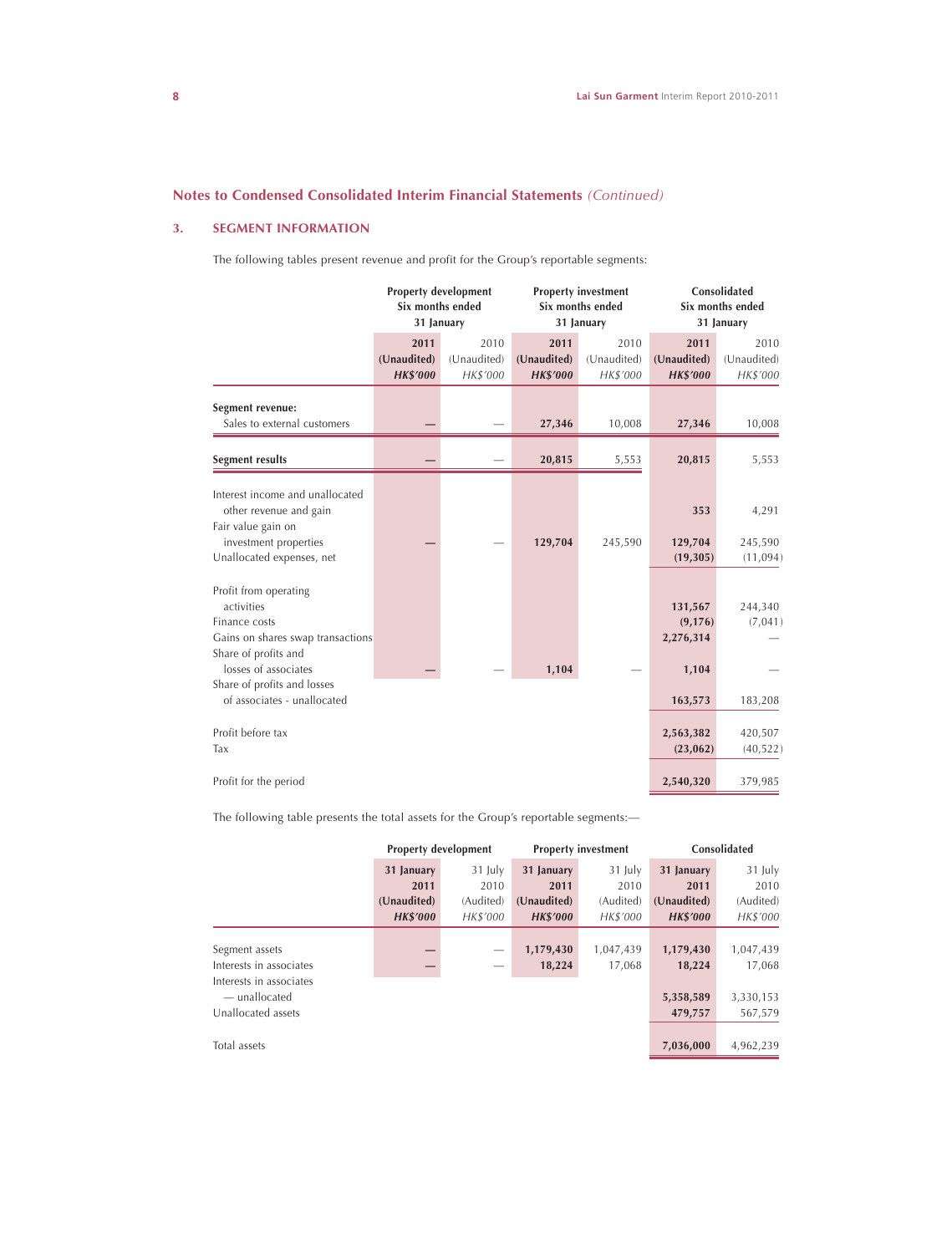# **4. OTHER REVENUE AND GAIN**

|                                                                       |                                        | Six months ended<br>31 January  |  |  |
|-----------------------------------------------------------------------|----------------------------------------|---------------------------------|--|--|
|                                                                       | 2011<br>(Unaudited)<br><b>HK\$'000</b> | 2010<br>(Unaudited)<br>HK\$'000 |  |  |
| Interest income from bank deposits<br>Other interest income<br>Others | 97<br>171<br>85                        | $\overline{4}$<br>4,287         |  |  |
|                                                                       | 353                                    | 4,291                           |  |  |

# **5. PROFIT FROM OPERATING ACTIVITIES**

The Group's profit from operating activities is arrived at after charging / (crediting):

|                                                       | Six months ended<br>31 January         |                                 |  |
|-------------------------------------------------------|----------------------------------------|---------------------------------|--|
|                                                       | 2011<br>(Unaudited)<br><b>HK\$'000</b> | 2010<br>(Unaudited)<br>HK\$'000 |  |
| Depreciation<br>Fair value gain on equity investments | 133                                    | 263                             |  |
| at fair value through profit or loss*                 | (1, 139)                               |                                 |  |

*\* This item is included in "other operating income, net" on the face of the condensed consolidated income statement.*

# **6. FINANCE COSTS**

|                                                                      | Six months ended<br>31 January         |                                 |  |
|----------------------------------------------------------------------|----------------------------------------|---------------------------------|--|
|                                                                      | 2011<br>(Unaudited)<br><b>HK\$'000</b> | 2010<br>(Unaudited)<br>HK\$'000 |  |
| Interests on:                                                        |                                        |                                 |  |
| Bank loans wholly repayable within five years                        | 3,175                                  | 1,442                           |  |
| Other borrowings and note payable wholly repayable within five years | 5,715                                  | 5,715                           |  |
| Total interest expenses                                              | 8,890                                  | 7,157                           |  |
| Bank financing charges                                               | 286                                    | 481                             |  |
|                                                                      | 9,176                                  | 7,638                           |  |
| Less: Amount capitalised in properties under development             |                                        | (597)                           |  |
|                                                                      | 9,176                                  | 7,041                           |  |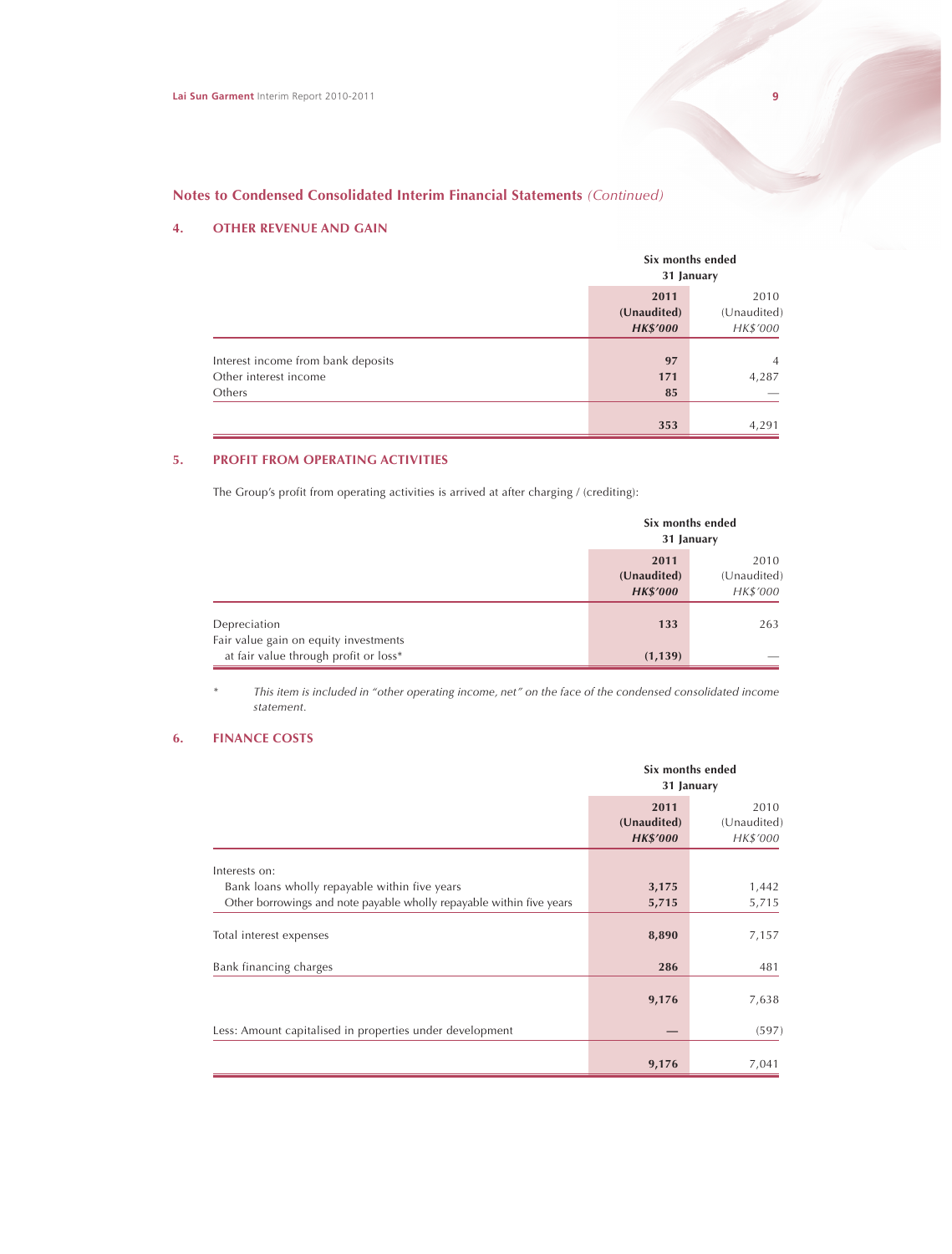# **7. INTERESTS IN ASSOCIATES / GAINS ON SHARES SWAP TRANSACTIONS**

On 26 July 2010, the Company entered into a conditional shares swap agreement with eSun Holdings Limited ("eSun") pursuant to which:

- (a) The Company agreed to transfer or procure the transfer of, and eSun agreed to accept the transfer of, the Company's direct and indirect interests in 3,265,688,037 shares in the capital of Lai Fung Holdings Limited ("Lai Fung") (the "Lai Fung Transaction"), representing approximately 40.58% of the existing issued share capital of Lai Fung and the Company's entire shareholding interest in Lai Fung. The consideration was to be satisfied by (i) the transfer to the Company of eSun's entire shareholding interest in Lai Sun Development Company Limited ("LSD"); and (ii) cash consideration of approximately HK\$178.4 million payable by eSun to the Company (HK\$100 million to be paid on the date of completion of the Shares Swap Transactions (see definition below), and approximately HK\$78.4 million to be paid, without interest, six months after the date of completion); and
- (b) eSun agreed to procure the transfer of, and the Company agreed to accept the transfer of, eSun's indirect interest in 5,200,000,000 shares in the capital of LSD (the "LSD Transaction", together with the Lai Fung Transaction collectively referred to as " Shares Swap Transactions"), representing approximately 36.72% of the existing issued share capital of LSD and eSun's entire shareholding interest in LSD. The consideration was to be satisfied by the transfer to eSun of the Company's entire shareholding interest in Lai Fung less the cash consideration of approximately HK\$178.4 million receivable by the Company from eSun.

For the purposes of both Lai Fung Transaction and LSD Transaction, eSun was treated as an associate of a director of the Company and thereby a connected person of the Company under the Listing Rules. The Lai Fung Transaction constituted a very substantial disposal and connected transaction for the Company and the LSD Transaction constituted a very substantial acquisition and connected transaction for the Company under the Listing Rules. Further details of the Shares Swap Transactions were set out in the joint announcement of the Company and eSun dated 26 July 2010 and the circulars of the Company and eSun both dated 30 August 2010. Resolutions for approving the shares swap agreement were duly passed at an extraordinary general meeting of the Company and a special general meeting of eSun on 20 September 2010. All the conditions precedent under the shares swap agreement were fulfilled and completion of the Shares Swap Transactions ("Completion") took place on 30 September 2010.

Upon Completion, Lai Fung ceased to be an associate of the Group. As at 30 September 2010 and prior to the Completion, the Group held an 11.25% equity interest in LSD which was accounted for as an available-for-sale investment. Upon Completion, LSD became a 47.97%-owned associate of the Group. Gains on Shares Swap Transactions were recognised in the Group's consolidated income statement for the six months ended 31 January 2011 as below:

|                                                   | <b>Notes</b> | HK\$'000  |
|---------------------------------------------------|--------------|-----------|
| Lai Fung Transaction                              |              |           |
| Gain on disposal of 40.58% interest in Lai Fung   | (i)          | 1,271,659 |
| <b>LSD Transaction</b>                            |              |           |
| Release of reserves upon 11.25% interest          |              |           |
| in LSD treated as if it were disposed of          |              |           |
| and reacquired                                    | (ii)         | 110,547   |
| Discount on acquisition of 47.97% interest in LSD | (iii)        | 894,108   |
| <b>Gains on Shares Swap Transactions</b>          |              | 2,276,314 |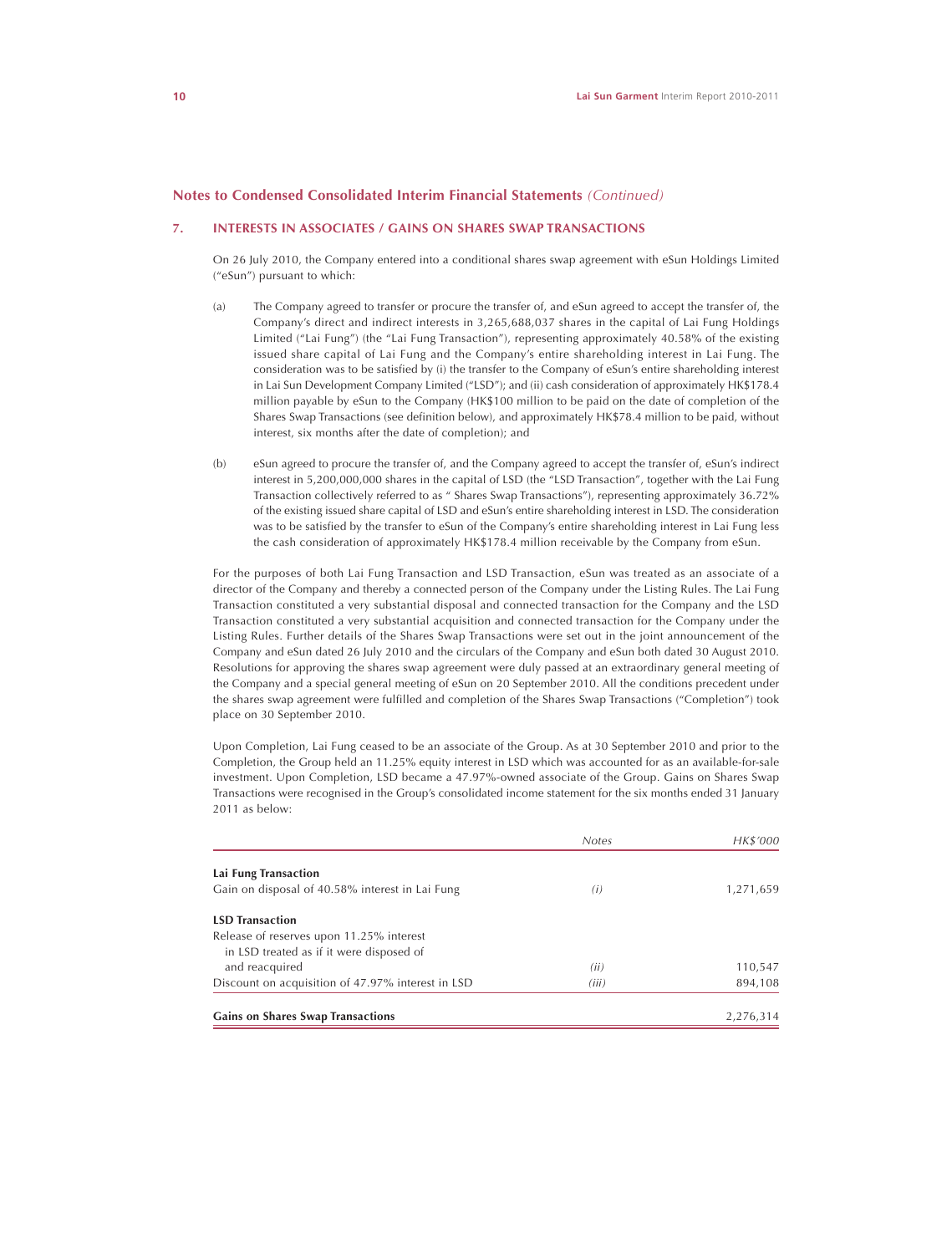### **7. INTERESTS IN ASSOCIATES / GAINS ON SHARES SWAP TRANSACTIONS** *(continued)*

*Notes:*

- (i) Taking into account the consideration received by the Group of approximately HK\$4,114 million (being 40.58% of the fair value of Lai Fung's identifiable net assets as at 30 September 2010) for the disposal of its 40.58% equity interest in Lai Fung and the Group's share of net assets of Lai Fung as at 30 September 2010 of approximately HK\$3,384 million, the gain on disposal (including release of exchange fluctuation reserve of Lai Fung shared by the Group up to the date of disposal of approximately HK\$542 million) recognised by the Group in its consolidated income statement was approximately HK\$1,272 million.
- (ii) As at 30 September 2010, the carrying amount of the 11.25% equity interest in LSD held by the Group was approximately HK\$306 million (based on the closing price of LSD's shares as at 30 September 2010) and the corresponding cumulative fair value gains recognised in the investment revaluation reserve and exchange fluctuation reserve retained by the Group were approximately HK\$104 million and HK\$7 million, respectively.

In accordance with the prevailing Hong Kong Financial Reporting Standards, such 11.25% equity interest in LSD is treated as if it were disposed of and reacquired at its carrying value as at the date of the Completion based on the market price of the LSD shares. Therefore, the carrying value of such 11.25% equity interest in LSD would become part of the acquisition cost of the 47.97% equity interest in LSD in stages as an associate. The abovementioned reserves in a sum of HK\$111 million were recycled and released to the consolidated income statement of the Group as a gain.

(iii) Taking into account the fair value of the consideration given by the Group for its acquisition of approximately HK\$3,936 million (being 40.58% of the fair value of Lai Fung's identifiable net assets as at 30 September 2010 less cash consideration of approximately HK\$178.4 million) and the carrying value of the Group's 11.25% equity interest in LSD of approximately HK\$306 million as at 30 September 2010 as mentioned above, the total cost of acquisition of the LSD shares in stages, as an associate, was approximately HK\$4,242 million. The excess of the Group's 47.97% share of the fair value of LSD's identifiable net assets as at 30 September 2010 of approximately HK\$5,136 million over the total cost of acquisition of approximately HK\$4,242 million was treated as a discount on acquisition of approximately HK\$894 million and was recognised as a gain in the consolidated income statement of the Group.

# **8. TAX**

Hong Kong profits tax has been provided at the rate of 16.5% (Six months ended 31 January 2010: 16.5%) on the estimated assessable profits arising in Hong Kong during the period.

|                             |                                        | Six months ended<br>31 January  |
|-----------------------------|----------------------------------------|---------------------------------|
|                             | 2011<br>(Unaudited)<br><b>HK\$'000</b> | 2010<br>(Unaudited)<br>HK\$'000 |
| Current tax<br>Deferred tax | 23,062                                 | 40,522                          |
| Tax charge for the period   | 23,062                                 | 40,522                          |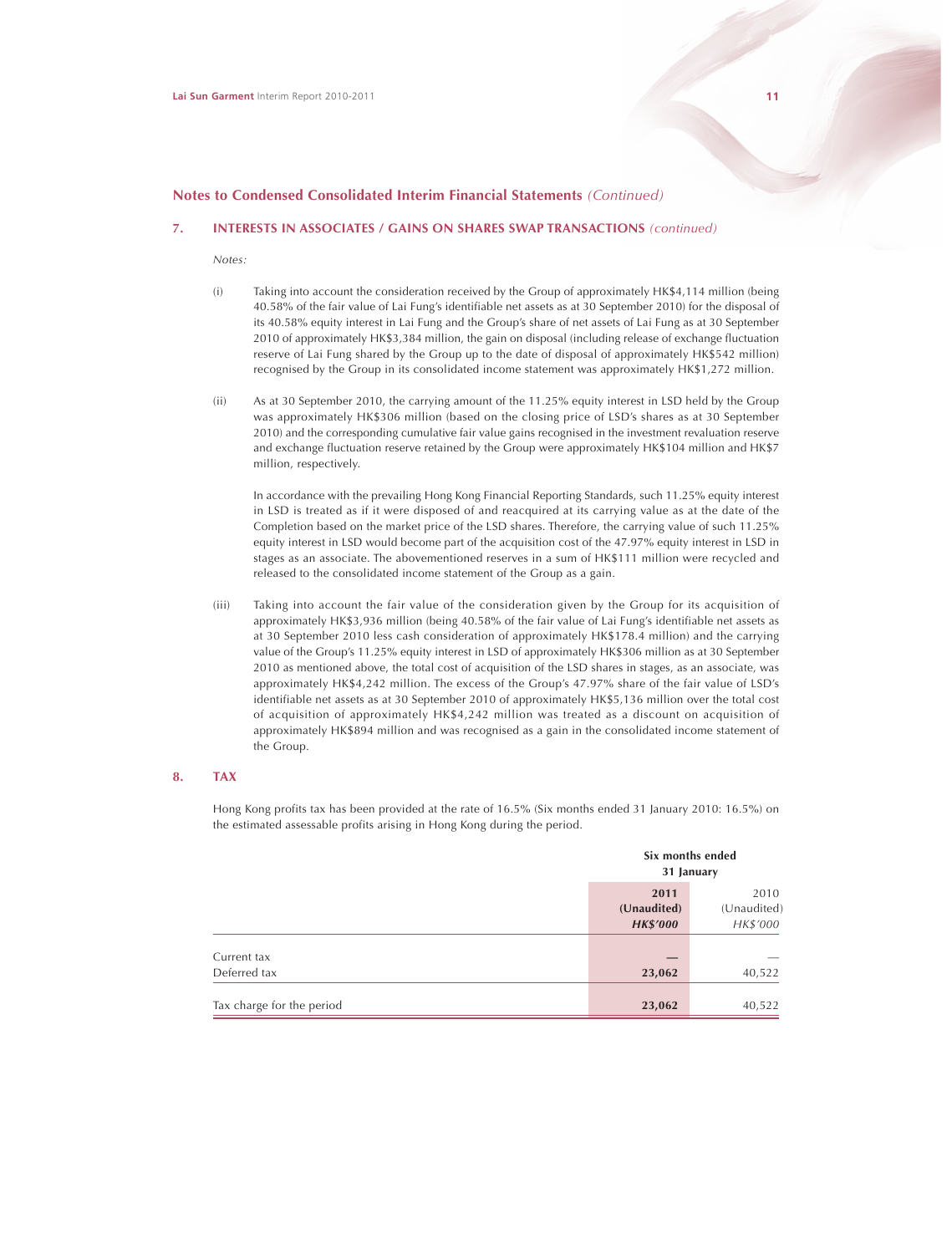#### **9. EARNINGS PER SHARE ATTRIBUTABLE TO ORDINARY EQUITY HOLDERS OF THE COMPANY**

The calculation of basic earnings per share is based on the profit for the period attributable to ordinary equity holders of the Company of HK\$2,540,320,000 (Six months ended 31 January 2010: HK\$379,985,000) and the weighted average number of 1,617,423,423 (Six months ended 31 January 2010: 1,617,423,423) ordinary shares in issue during the period.

The diluted earnings per share amounts for the six months ended 31 January 2011 and 2010 have not been disclosed as no diluting events existed during both periods.

#### **10. RELATED PARTY TRANSACTIONS**

#### **(a) Transactions with related parties**

|                                              |              | Six months ended<br>31 January         |                                 |
|----------------------------------------------|--------------|----------------------------------------|---------------------------------|
|                                              | <b>Notes</b> | 2011<br>(Unaudited)<br><b>HK\$'000</b> | 2010<br>(Unaudited)<br>HK\$'000 |
| Rental expenses and building management fee  |              |                                        |                                 |
| paid and payable to LSD                      | (i)          | 283                                    | 283                             |
| Interest expenses on note payable to and     |              |                                        |                                 |
| other borrowing granted by a former director |              |                                        |                                 |
| of the Company, the late Mr. Lim Por Yen     | (ii)         | 5,715                                  | 5,715                           |
| Interest income received and receivable from |              |                                        |                                 |
| Lai Fung, a former associate of the Group    | (iii)        |                                        | 4,209                           |
| Consideration paid and payable to Crocodile  |              |                                        |                                 |
| Garments Limited ("CGL") for                 |              |                                        |                                 |
| pledging a property as security              |              |                                        |                                 |
| for the construction finance                 | (iv)         |                                        | 1,420                           |

*Notes:*

- (i) Rental expense and building management fee were charged, based on terms stated in the respective lease agreements.
- (ii) Interest expense was charged at the best lending rate quoted by a designated bank in Hong Kong in respect of the note payable and other borrowing.
- (iii) Interest income was charged at the prevailing Hong Kong dollar prime rate quoted by a designated bank in Hong Kong in respect of the promissory note receivable from Lai Fung. The promissory note was fully repaid in May 2010.
- (iv) In consideration of CGL pledging a property as security for the construction finance of a joint development project of the Group and CGL, the Group agreed to make quarterly payments of HK\$2,130,000 to CGL for the period from the date of delivery of vacant possession of the property for development to the practical completion of construction. The architect of the project issued a certificate certifying that the construction was practically completed on 30 September 2009. Dr. Lam Kin Ming, a director of the Company, has an interest of approximately 50.89% in CGL within the meaning of the Securities and Futures Ordinance.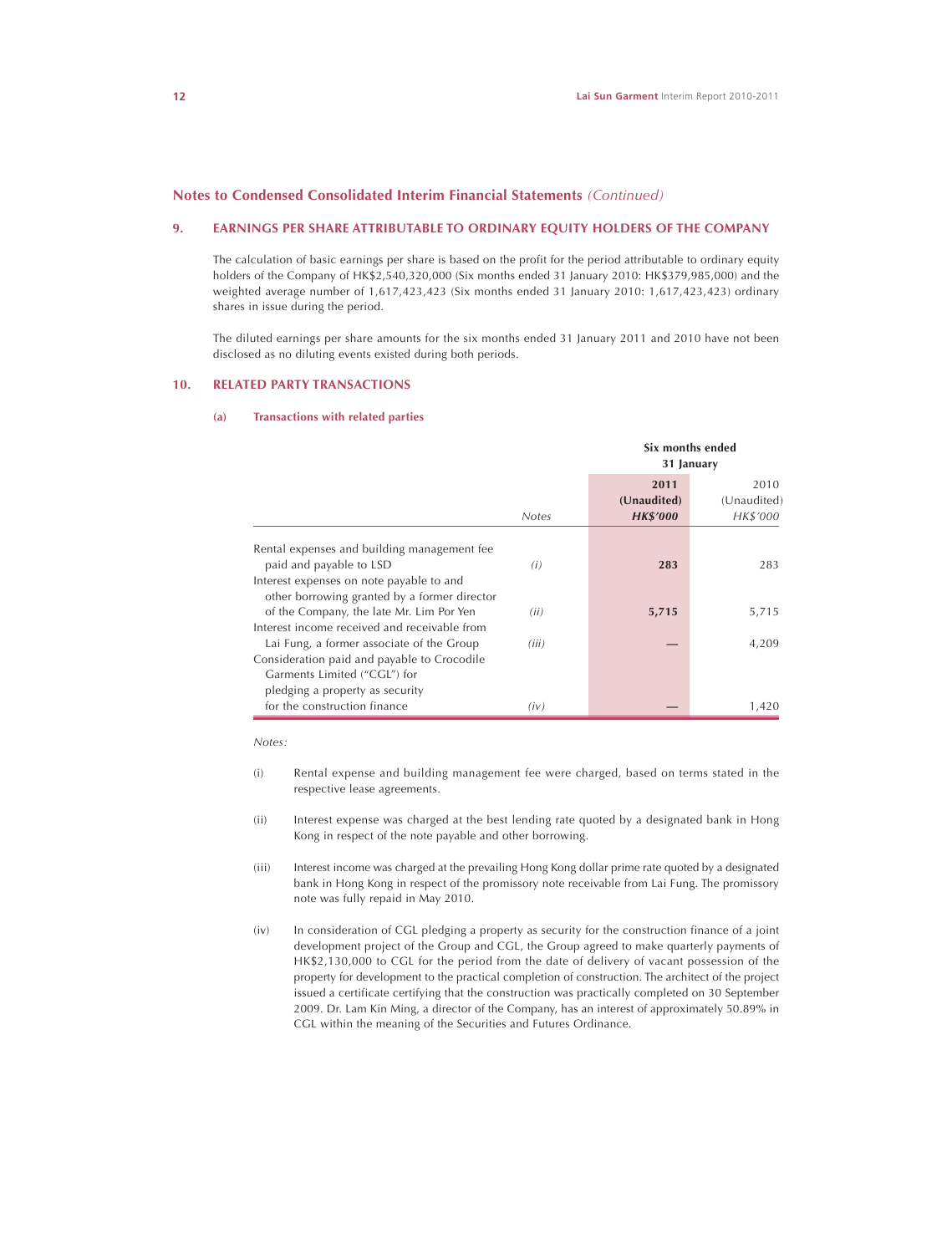# **10. RELATED PARTY TRANSACTIONS** *(continued)*

#### **(b) Compensation of key management personnel of the Group**

|                                                          |                                        | Six months ended<br>31 January  |  |  |
|----------------------------------------------------------|----------------------------------------|---------------------------------|--|--|
|                                                          | 2011<br>(Unaudited)<br><b>HK\$'000</b> | 2010<br>(Unaudited)<br>HK\$'000 |  |  |
| Short term employee benefits<br>Post-employment benefits | 3,199<br>12                            | 3,283<br>12                     |  |  |
|                                                          | 3,211                                  | 3,295                           |  |  |

# **11. DEBTORS, DEPOSITS PAID AND OTHER RECEIVABLES**

The Group's major businesses are property development and property investment. The major income derived is rental income. Rent and related charges in respect of the leasing of properties are receivable from tenants, and are normally payable in advance with rental deposits received in accordance with the terms of the tenancy agreements.

An ageing analysis of the debtors, based on payment due date, as at the end of the reporting period is as follows:

|                                            | 31 January<br>2011<br>(Unaudited)<br><b>HK\$'000</b> | 31 July<br>2010<br>(Audited)<br>HK\$'000 |
|--------------------------------------------|------------------------------------------------------|------------------------------------------|
| Debtors:                                   |                                                      |                                          |
| Not yet due or less than 90 days past due  | 1,563                                                | 636                                      |
| 91 to 180 days past due                    | 289                                                  | 83                                       |
| 181 to 365 days past due                   | 46                                                   | 22                                       |
|                                            | 1,898                                                | 741                                      |
| Deposits paid and other receivables (Note) | 83,624                                               | 5,521                                    |
|                                            | 85,522                                               | 6,262                                    |

Note: Included in deposits paid and other receivables was a cash consideration of HK\$78,353,000 to be received from eSun in relation to the Shares Swap Transactions between the Company and eSun (Note 7).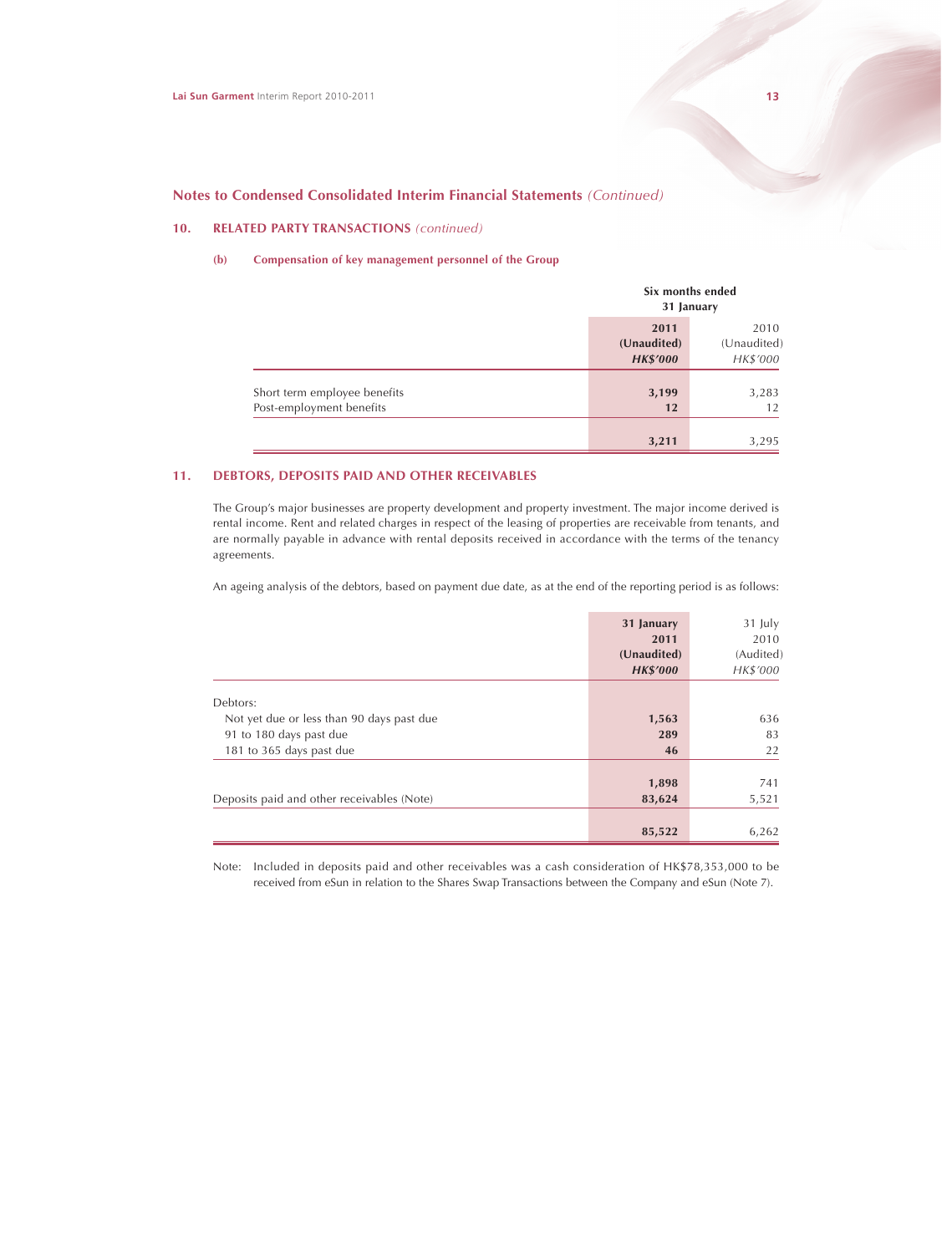# **12. CREDITORS, DEPOSITS RECEIVED AND ACCRUALS**

An ageing analysis of the creditors, based on payment due date, as at the end of the reporting period is as follows:

|                                                     | 31 January      | 31 July   |
|-----------------------------------------------------|-----------------|-----------|
|                                                     | 2011            | 2010      |
|                                                     | (Unaudited)     | (Audited) |
|                                                     | <b>HK\$'000</b> | HK\$'000  |
|                                                     |                 |           |
| Creditors not yet due or less than 90 days past due | 22,465          | 32,579    |
| Deposits received and accruals                      | 24,841          | 33,958    |
|                                                     |                 |           |
|                                                     | 47,306          | 66,537    |

### **13. CONTINGENT LIABILITIES**

During the year ended 31 July 2006, the Company disposed of its entire interests in Assetop Asia Limited ("Assetop"), a then wholly-owned subsidiary of the Group, to Goldthorpe Limited ("Goldthorpe"), a whollyowned subsidiary of Lai Fung. The principal asset held by Assetop is a property under development in Shanghai, the People's Republic of China (the "PRC"). Certain subsidiaries of Assetop in the PRC were undergoing merger by absorption and completion of the merger was conditional upon approval of the relevant PRC government authorities. During the year ended 31 July 2007, the aforementioned merger of the PRC subsidiaries of Assetop was successfully completed. The Company had agreed to indemnify Lai Fung and Goldthorpe against all losses incurred by Lai Fung and Goldthorpe for the resettlement costs of approximately RMB124 million, which had been incurred and paid in prior years in connection with the relocation of the original inhabitants and the demolition of the then building structure erected on the property under development (the "Resettlement Costs"), not being tax deducible, up to a maximum amount of HK\$102,000,000, which was estimated based on the prevailing tax regulations. The Resettlement Costs are properly incurred for the project and are properly recorded in the books of the PRC subsidiaries of Assetop. The liability of the Company under this indemnity will terminate on 29 May 2012 (being six years after the completion of the Assetop disposal). Based on the prevailing rules and regulations, the directors of the Company consider such Resettlement Costs are tax deductible and thus no material liabilities are expected to crystallise under this indemnity.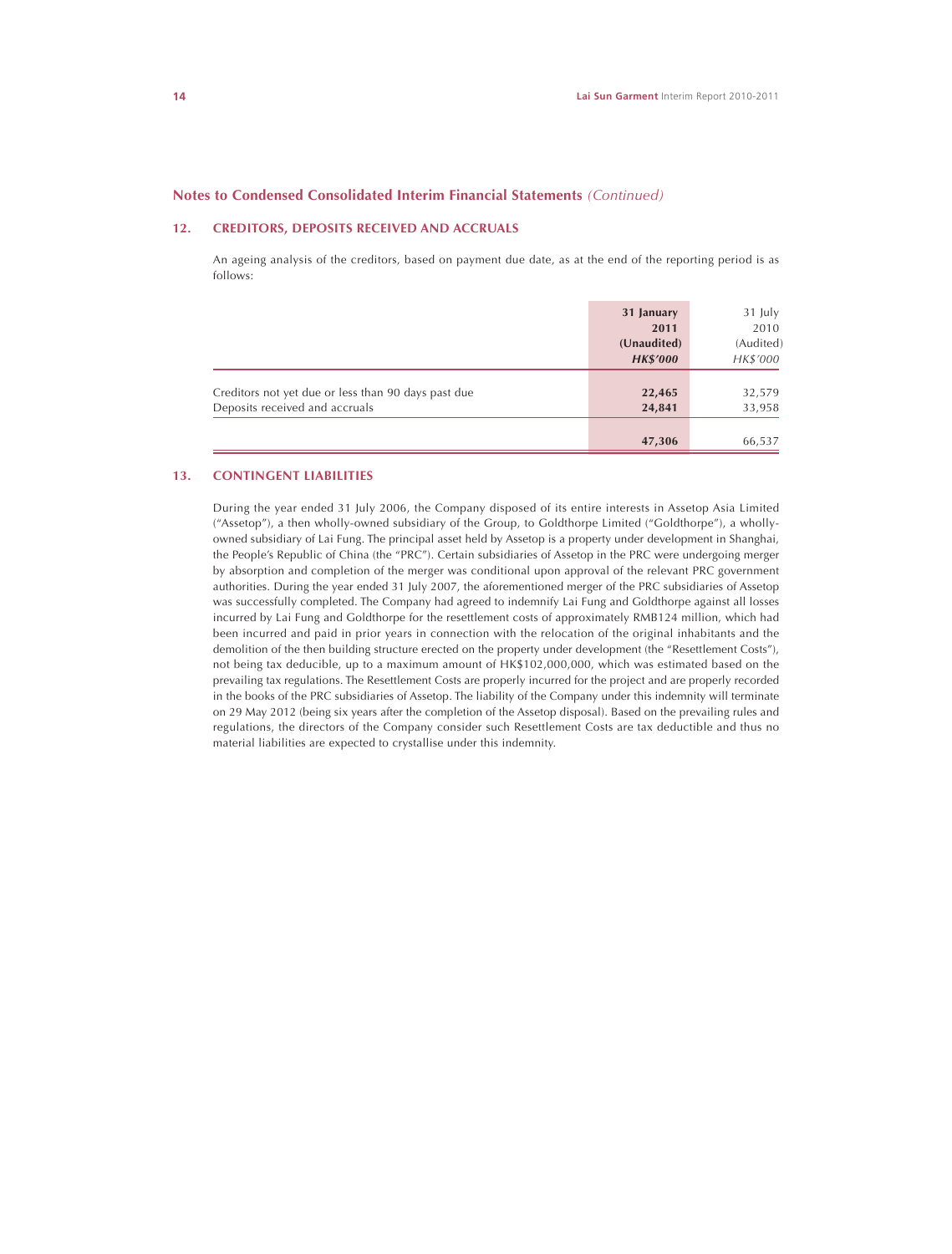

## **REPORT ON REVIEW OF INTERIM FINANCIAL INFORMATION**

**To the Board of Directors of Lai Sun Garment (International) Limited** *(Incorporated in Hong Kong with limited liability)*

We have reviewed the interim financial statements set out on pages 2 to 14, which comprise the condensed consolidated statement of financial position of Lai Sun Garment (International) Limited as at 31 January 2011 and the related condensed consolidated income statement, statement of comprehensive income, statement of changes in equity and statement of cash flows for the six-month period then ended, and explanatory notes. The Rules Governing the Listing of Securities on The Stock Exchange of Hong Kong Limited require the preparation of a report on interim financial information to be in compliance with the relevant provisions thereof and Hong Kong Accounting Standard 34 "Interim Financial Reporting" ("HKAS 34") issued by the Hong Kong Institute of Certified Public Accountants.

The directors are responsible for the preparation and presentation of this interim financial information in accordance with HKAS 34. Our responsibility is to express a conclusion on this interim financial information based on our review. Our report is made solely to you, as a body, in accordance with our agreed terms of engagement, and for no other purpose. We do not assume responsibility towards or accept liability to any other person for the contents of this report.

### **Scope of review**

We conducted our review in accordance with Hong Kong Standards on Review Engagements 2410 "Review of Interim Financial Information Performed by the Independent Auditor of the Entity" issued by the Hong Kong Institute of Certified Public Accountants. A review of interim financial information consists of making inquiries, primarily of persons responsible for financial and accounting matters, and applying analytical and other review procedure. A review is substantially less in scope than an audit conducted in accordance with Hong Kong Standards on Auditing and consequently does not enable us to obtain assurance that we would become aware of all significant matters that might be identified in an audit. Accordingly, we do not express an audit opinion.

#### **Conclusion**

Based on our review, nothing has come to our attention that causes us to believe that the interim financial information is not prepared, in all material aspects, in accordance with HKAS 34.

**Ernst & Young** Certified Public Accountants 18th Floor Two International Finance Centre 8 Finance Street, Central Hong Kong

30 March 2011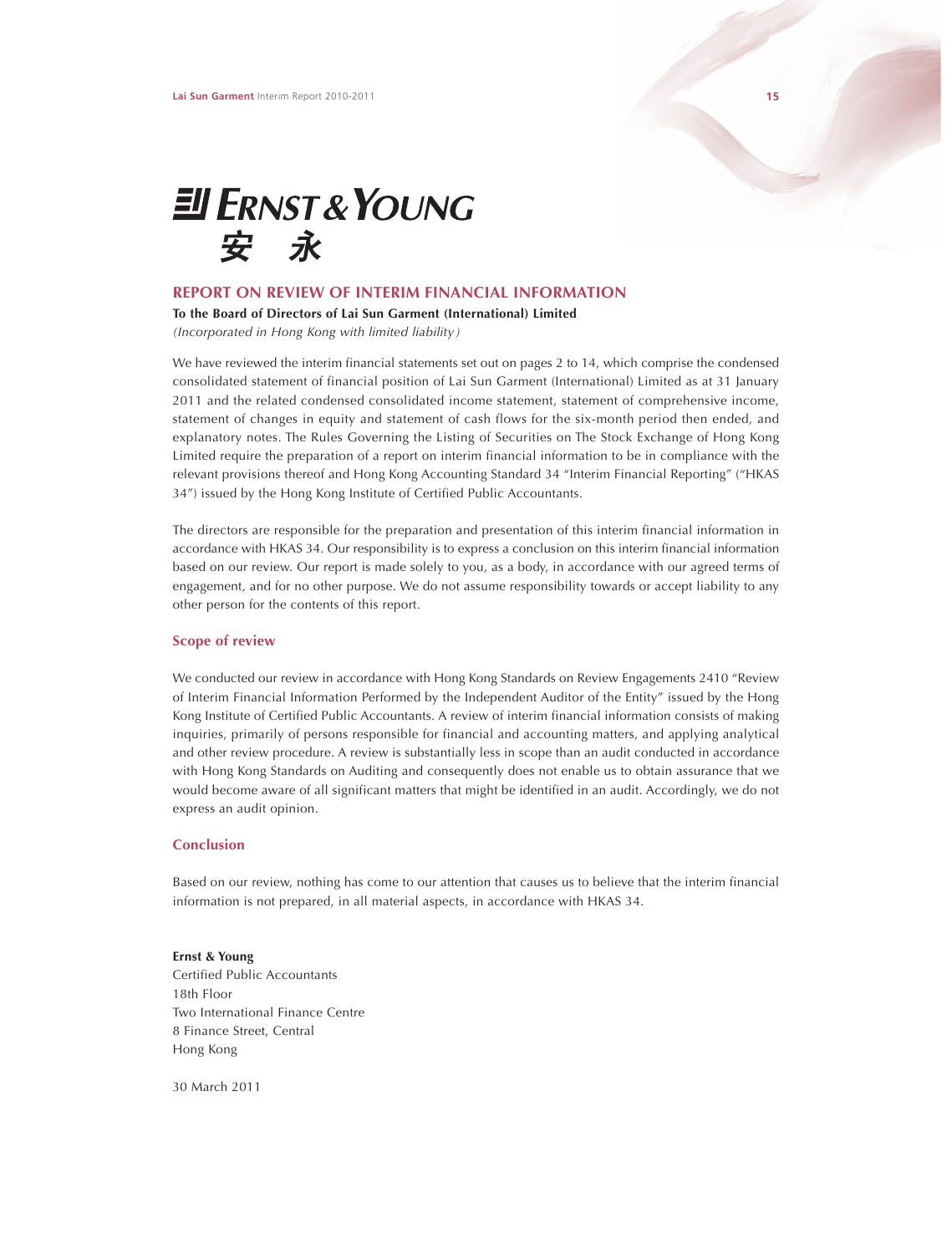# **INTERIM DIVIDEND**

The Board of the Company has resolved not to declare the payment of an interim dividend for the financial year ending 31 July 2011. No interim dividend was declared in respect of the last corresponding period.

# **MANAGEMENT DISCUSSION AND ANALYSIS**

# **Group Reorganisation**

On 30 September 2010, the Company and eSun Holdings Limited ("eSun") completed a group reorganisation (the "Group Reorganisation"). Pursuant to the Group Reorganisation, the Company transferred its entire shareholding interest in Lai Fung Holdings Limited ("Lai Fung") (approximately 40.58% of the issued share capital of Lai Fung) to eSun; whereby eSun transferred its entire shareholding interest in Lai Sun Development Company Limited ("LSD") (approximately 36.72% of the issued share capital of LSD) to the Company. In order to account for the difference between the agreed value of the Lai Fung shares and the LSD shares being swapped, eSun further agreed to pay to the Company an additional cash of approximately HK\$178.4 million, out of which HK\$100 million was paid upon completion of the Group Reorganisation and the remaining approximately HK\$78.4 million would be paid, without interest, six months after the completion of the Group Reorganisation.

Immediately following the completion of the Group Reorganisation, the group structure involving the Company, LSD, eSun and Lai Fung has become as follows:



As a result of the Group Reorganisation, the cross-shareholding structure between LSD and eSun that existed since 2004 was dismantled. Further, LSD has become an associated company of the Company and the Company's shareholding interest in Lai Fung has been held indirectly through eSun.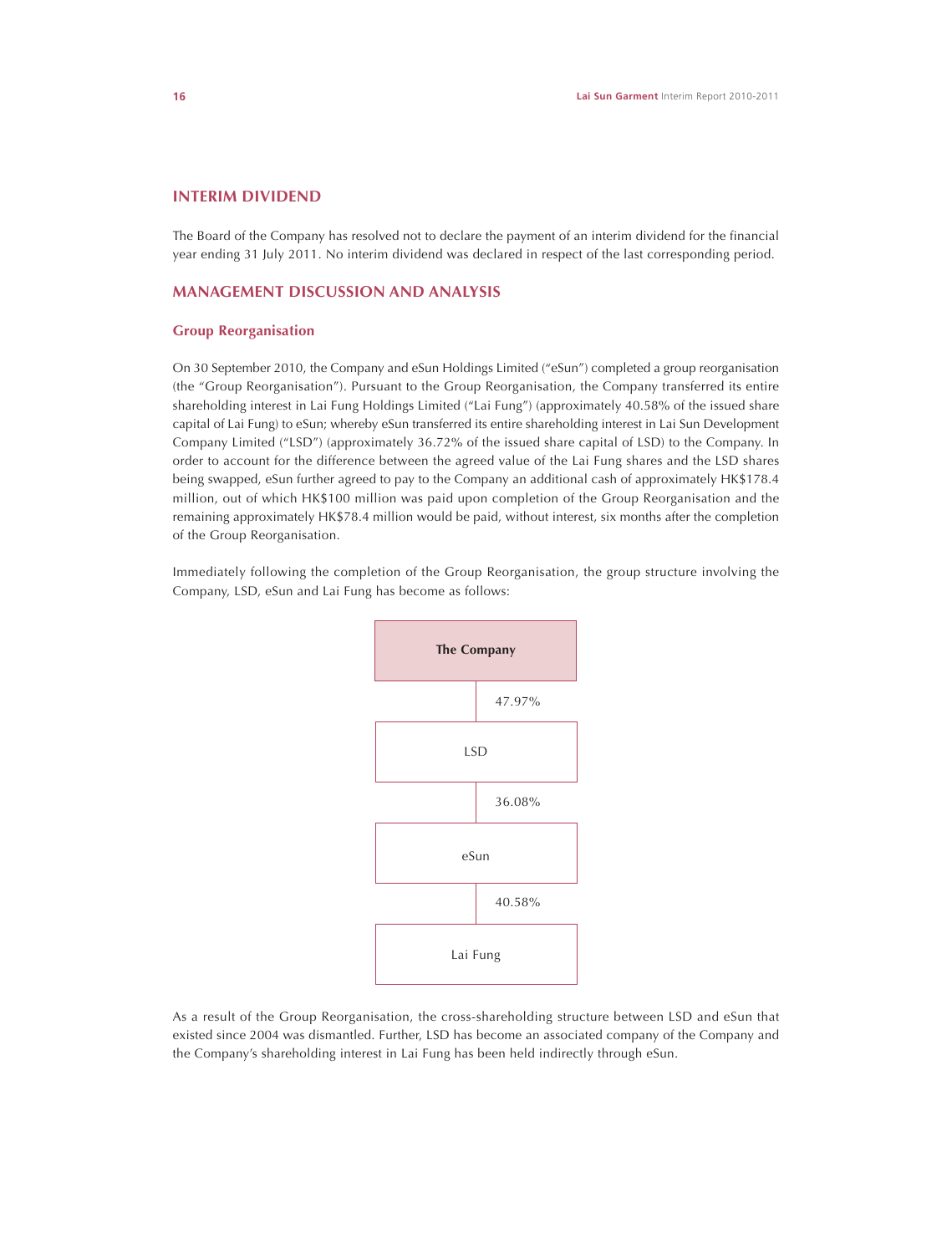# **Group Reorganisation** *(continued)*

The Group Reorganisation simplified the ownership structure of the group involving the Company, LSD, eSun and Lai Fung and eliminated the circular effect of the accounting treatment of the cross-shareholdings between LSD and eSun. More importantly, the directors of the Company believe that the simplified shareholding structure provides greater clarity to shareholders and the market with regard to the core business of each of the above companies.

# **Overview of Interim Results**

For the six months ended 31 January 2011, the Group recorded a turnover of HK\$27,346,000 (2010: HK\$10,008,000) and a gross profit of HK\$21,464,000 (2010: HK\$5,553,000), representing an increase of approximately 173.2% and 286.5% respectively from the previous corresponding period. The Group derived its turnover and gross profit mainly from rental and related income from industrial properties held for investment and the retail portion of the Crocodile Center which was opened at the end of 2009. The substantial increase in turnover and gross profit was mainly due to the rental income contributed from the retail portion of the Crocodile Center.

During the period under review, the Group booked a fair value gain on investment properties of HK\$129,704,000 (2010: HK\$245,590,000) and recorded a profit from operating activities of HK\$131,567,000 (2010: HK\$244,340,000).

For the six months ended 31 January 2011, the Group recorded a share of profits of associates of HK\$164,677,000 (2010: HK\$183,208,000). Prior to the Group Reorganisation, the Group held a 40.58% shareholding interest in Lai Fung and a 11.25% shareholding interest in LSD. Following the Group Reorganisation, the Group holds a 47.97% shareholding interest in LSD while the Group's shareholding interest in Lai Fung is held through eSun, in which LSD has a 36.08% shareholding interest. As a result of the Group Reorganisation, Lai Fung ceased to be an associate of the Company and LSD became an associate of the Company. Accordingly, the share of profits of associates during the period under review was mainly attributable to (i) Lai Fung during the period from 1 August 2010 to 30 September 2010 (being the date of the completion of the Group Reorganisation), and (ii) LSD during the period from 1 October 2010 to 31 January 2011. Lai Fung contributed approximately HK\$11,300,000 to the Group's share of profits of associates from 1 August 2010 to 30 September 2010 whereas LSD contributed approximately HK\$152,300,000 to the Group's share of profits of associates from 1 October 2010 to 31 January 2011.

During the period, finance costs were HK\$9,176,000 (2010: HK\$7,041,000). Further, as a result of the completion of the Group Reorganisation, the Group booked a one-off gain of HK\$2,276,314,000. Due to the reasons stated above, the Group recorded a consolidated profit attributable to ordinary equity holders of the Company for the period under review of HK\$2,540,320,000 (2010: HK\$379,985,000).

Shareholders' equity as at 31 January 2011 amounted to HK\$6,194,330,000, up by 50% from HK\$4,130,818,000 as at 31 July 2010. Net asset value per share as at 31 January 2011 was HK\$3.83, as compared to HK\$2.55 as at 31 July 2010.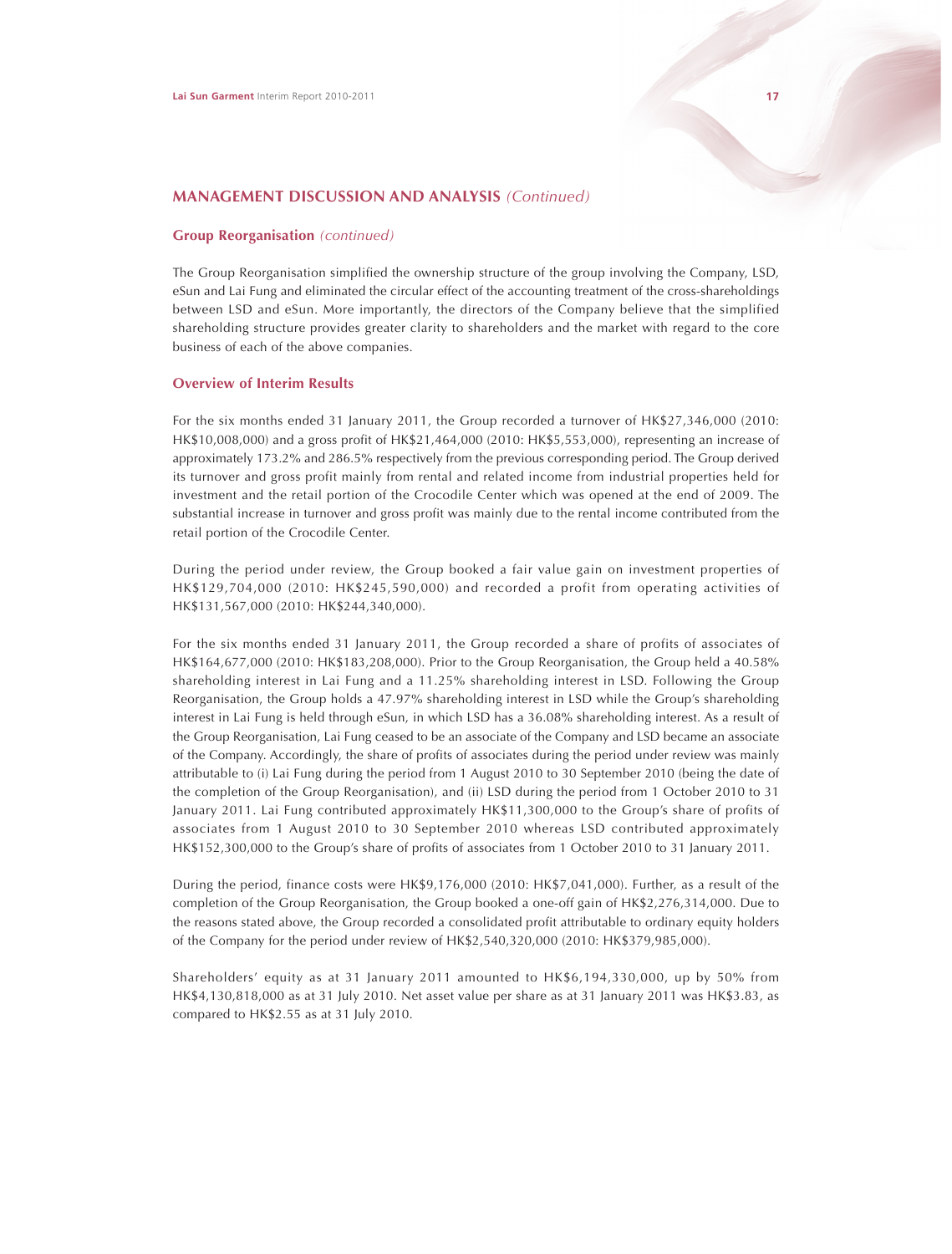# **Business Review**

### *Retail Portion of Crocodile Center*

This joint office and commercial development project located at 79 Hoi Yuen Road, Kwun Tong, Kowloon, Hong Kong with Crocodile Garments Limited was completed in September 2009. The Group has retained the retail portion comprising a gross floor area of approximately 100,000 square feet of this development since its completion. Most of the premises are now leased to restaurant operators as well as renowned retail brands. Most tenants opened business by the end of 2009. As of 31 January 2011, the retail portion was 93% leased.

# *Lai Fung*

Prior to the Group Reorganisation, the Group held a 40.58% shareholding interest in Lai Fung. Following the completion of the Group Reorganisation on 30 September 2010, the Group's shareholding interest in Lai Fung is now held through eSun, in which LSD has a 36.08% shareholding interest. As a result, Lai Fung has ceased to be an associate of the Company. From 1 August 2010 to 30 September 2010, Lai Fung contributed approximately HK\$11,300,000 to the Group's share of profits of associates.

### *LSD*

Prior to the Group Reorganisation, the Group held a 11.25% shareholding interest in LSD. Following the completion of the Group Reorganisation, the Group's shareholding interest in LSD has increased to 47.97% and LSD has become an associate of the Company. From 1 October 2010 (the date immediately following the date of completion of the Group Reorganisation) to 31 January 2011, LSD contributed approximately HK\$152,300,000 to the Group's share of profits of associates. During such period, LSD's results were mainly contributed by (i) a stable rental income from its investment properties portfolio; (ii) the recognition of revenue and profits from the sale of its residential units at Emerald 28; and (iii) a fair value gain on its investment properties.

# **Prospects**

The Group Reorganisation marked a new phase of development for the Group. Through the vertical shareholding structure, the Group (other than holdings of investment properties) now becomes an investment holding flagship, directly or indirectly owning substantial shareholding interests in LSD, eSun and Lai Fung. The new structure enables the Group to gain strategic exposure to the respective property portfolios of LSD and Lai Fung as well as the media and entertainment businesses of eSun.

### *Retail Portion of Crocodile Center*

The Group expects to fully lease out the retail portion of Crocodile Center in this financial year. Benefited from the favourable retail environment in Hong Kong, this property will contribute more rental income to the Group.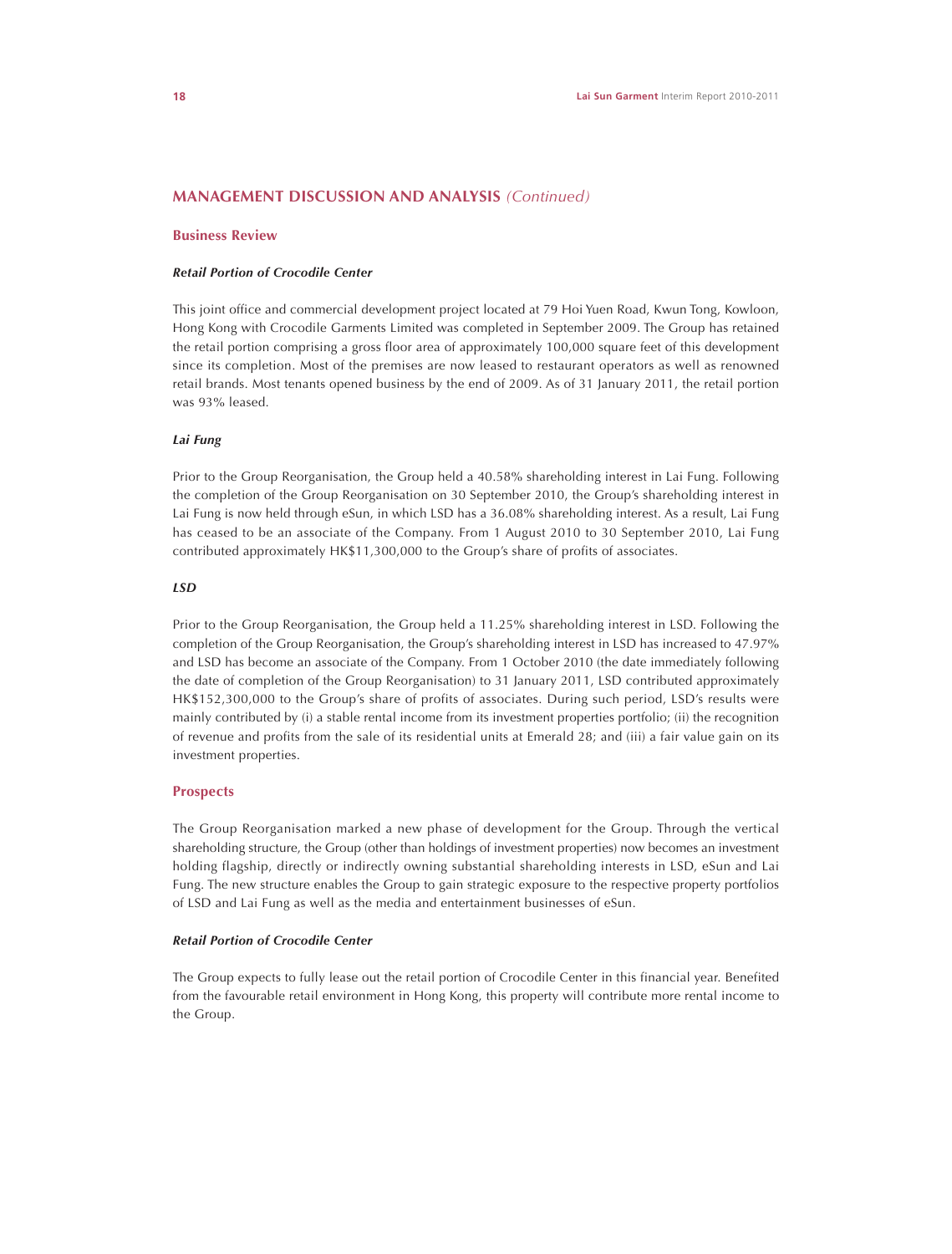### **Prospects** *(continued)*

### *LSD*

#### *Development Properties*

The continued economic growth, a low interest rate, ample liquid funds and a tight market supply of residential units have extended the bullish sentiment to Hong Kong's residential properties since early 2010. As pre-cautionary measures against the rising risks of inflation and the development of a property bubble, the Hong Kong Government and the Hong Kong Monetary Authority in November 2010 introduced a series of tightening measures, including the levy of a special stamp duty on short-term property transactions and the direction to mortgage lenders to lower the loan-to-value ratio for mortgage loans to ease property speculation. Between November 2010 and early 2011, the market experienced a short-term consolidation, evidenced by a sharp drop in the transaction volume. Starting from early 2011, the market gradually stabilised as the transaction volume recovered and the prices of the residential properties edged up modestly. Such recovery has reinforced the confidence of the market and re-opened the windows for primary sales of residential projects. The low interest rate environment and a tight supply of residential units in urban areas are expected to sustain a steady development of the residential market in Hong Kong.

LSD currently holds a number of residential projects under development in Hong Kong. In 2010, LSD has managed to capture the strong growth in the Hong Kong residential property market by achieving satisfactory sales performances for The Oakhill and Emerald 28 projects that it owns 50% and 100% respectively. In 2011, LSD intends to sell the remaining units at The Oakhill and Emerald 28 and starts the preparation work for the pre-sale of the development project in Yau Tong, Kowloon.

## *Investment Properties*

Rentals for office and commercial properties in prime locations in Hong Kong have sustained a rising momentum since the middle of 2009. Favourable operating conditions for most commercial sectors in Hong Kong foster a greater demand for office space which in turn fuels the uptick of rental rates. The improved local consumption expenditure and the strong retail spending by the Mainland visitors provide further impetus to the retail market. The strong retail performance in Hong Kong has boosted rental demand for retail premises. In 2011, LSD will target to maintain high occupancy rates and rental cashflows from its investment properties.

### *New Investments*

With a healthy balance sheet and good cash inflow from the timely sale of its residential units of The Oakhill and Emerald 28, LSD is now actively evaluating new property investment and development opportunities in Hong Kong and overseas.

In February 2011, LSD announced the acquisition of an office building with a total floor area of 41,680 sq. ft. at 36 Queen Street, London, the United Kingdom at a consideration of GBP 16,880,000 (equivalent to approximately HK\$213,532,000). This acquisition represents an opportunity for LSD to own a prime investment property in the core of the financial district of central London that generates a good rental yield and a steady flow of rental income.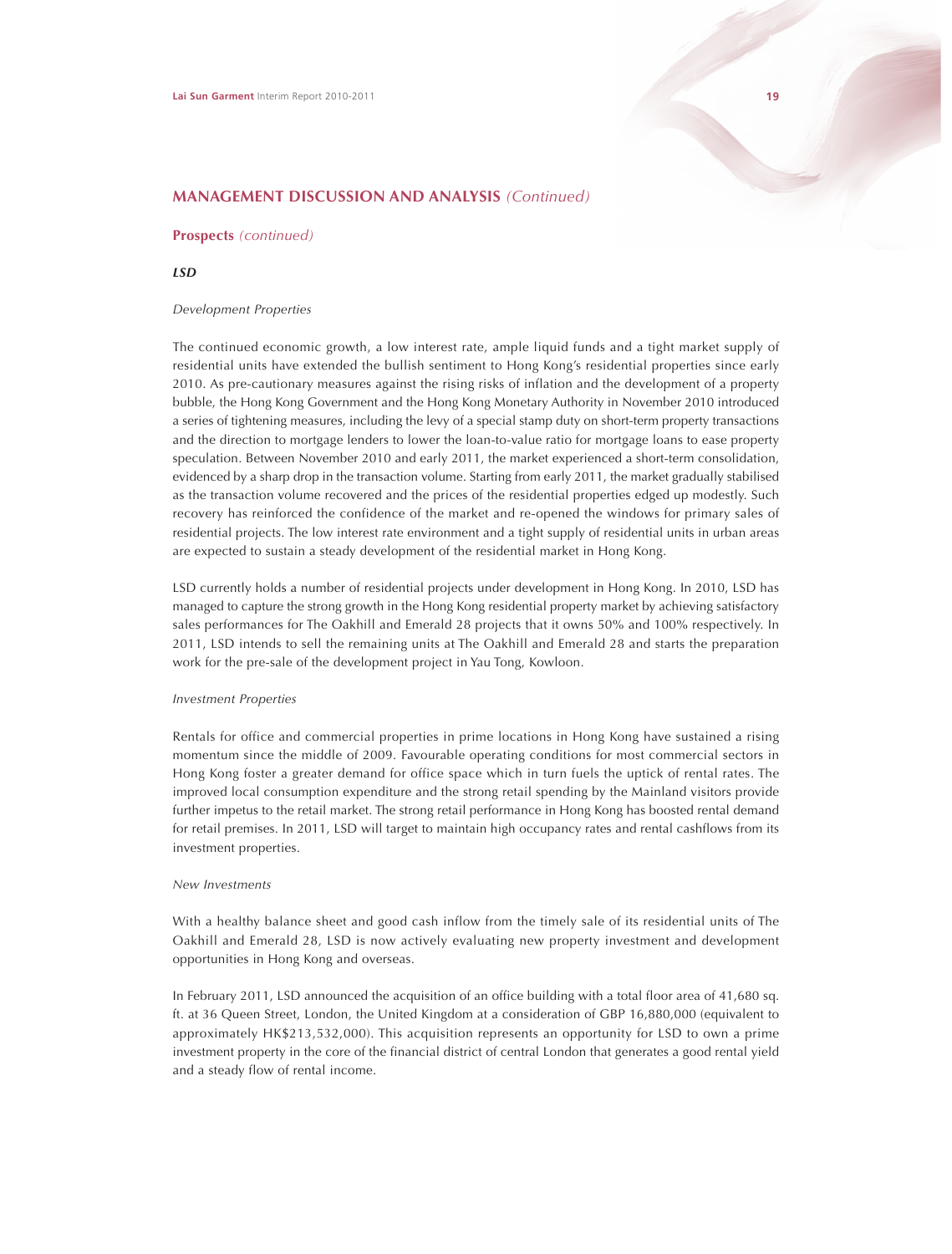# **Liquidity and Financial Resources**

The Group has diverse sources of financing comprising internal funds generated from the Group's business operations and loan facilities provided by banks and others.

As at 31 January 2011, total borrowings amounted to HK\$588 million, comprising a secured bank loan of HK\$361 million, a note payable of HK\$195 million and a loan of HK\$32 million payable to the late Mr. Lim Por Yen ("Mr. Lim"). As at 31 January 2011, there was an outstanding amount of accrued interests of HK\$84 million in relation to the above-mentioned note and loan payable to the late Mr. Lim. All of the Group's borrowings were maintained as floating rate debts.

As at 31 January 2011, the maturity profile of the secured bank loan of HK\$361 million was spread over a period of 3 years with HK\$32 million repayable within 1 year, HK\$32 million repayable in the second year and HK\$297 million repayable in the third year. The note payable of HK\$195 million and the loan of HK\$32 million payable to the late Mr. Lim have maturity dates on 30 April 2006 and 30 November 2005, respectively. The Group has received confirmation from the executor of the estate of the late Mr. Lim that such note and loan payables are not repayable within one year from the end of the reporting period.

As at 31 January 2011, certain investment properties with carrying value of approximately HK\$1,170 million and a share in a subsidiary were pledged to banks to secure banking facilities granted to the Group.

As at 31 January 2011, the Group had cash and bank balances amounting to approximately HK\$387 million and unutilised banking facility of HK\$60 million, which was considered adequate to cover the working capital requirement of the Group.

As at 31 January 2011, consolidated net assets of the Group amounted to HK\$6,194 million. The debt to equity ratio as expressed in a percentage of total borrowings to consolidated net assets as at that date was approximately 9%.

The Group's monetary assets and liabilities and transactions are principally denominated in Hong Kong dollar. The Group does not have any significant exposure to exchange rate risk.

# **Employees and Remuneration Policies**

The Group employed a total of approximately 20 employees as at 31 January 2011. Pay rates of employees are maintained at competitive levels and salary adjustments or bonuses are made on a performance related basis. Other staff benefits included a share option scheme, mandatory provident fund scheme for all eligible employees, free hospitalisation insurance plan, subsidised medical care and subsidies for external educational and training programmes.

# **Contingent Liabilities**

Details of contingent liabilities of the Group as at the end of the reporting period are set out in Note 13 to the condensed consolidated interim financial statements.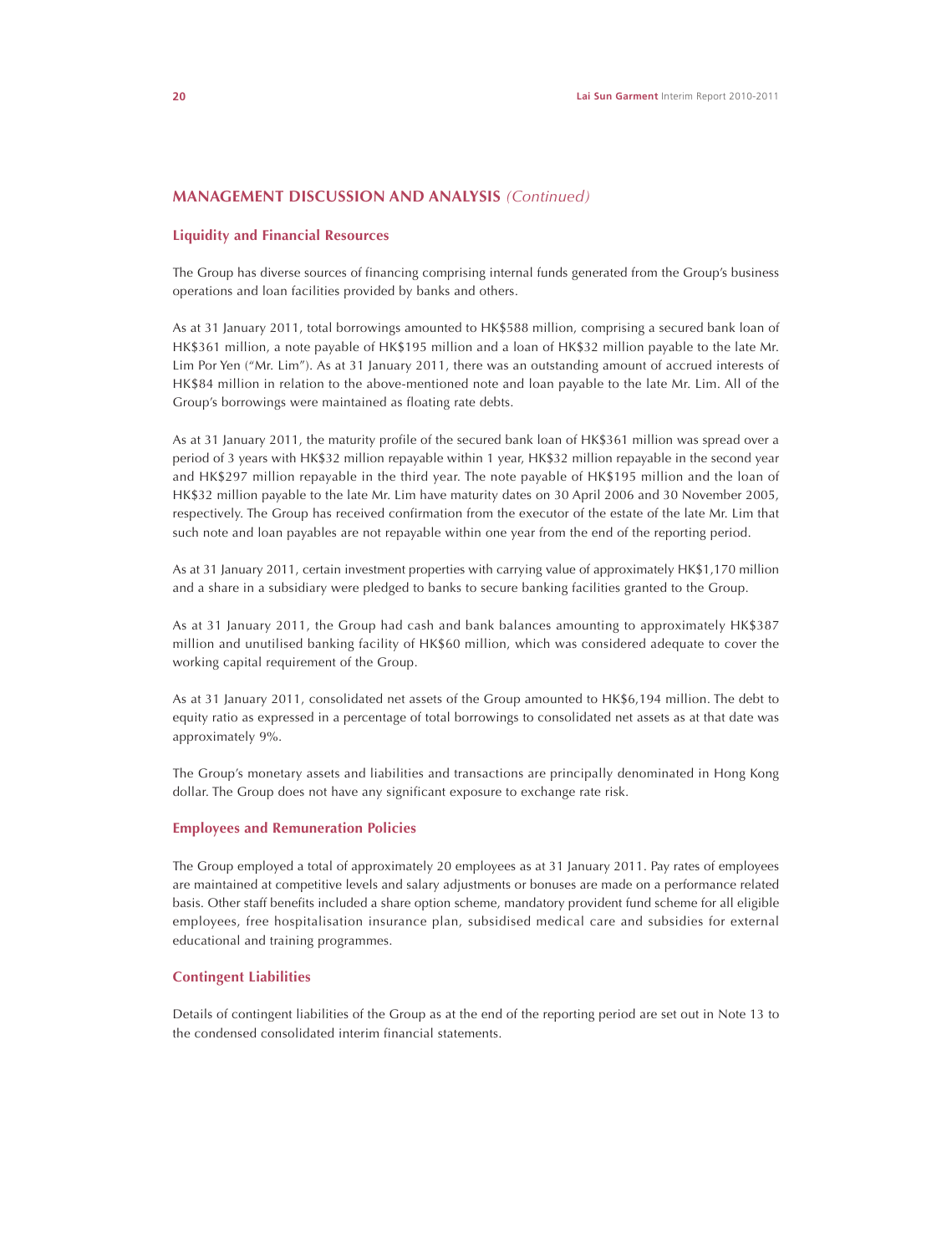# **SHARE OPTION SCHEME**

The Company operates a share option scheme (the "Share Option Scheme") for the purpose of providing incentives or rewards to eligible participants for their contribution or would-be contribution to the Group, and/or to enable the Group to recruit and retain high-calibre employees and attract human resources that are valuable to the Group. Eligible participants of the Share Option Scheme include the directors (including executive and non-executive directors), employees, agents or consultants of the Group, and employees of the shareholder of any member of the Group or holders of securities issued by any member of the Group. The Share Option Scheme was adopted by the Company on 22 December 2006 (the "Adoption Date") and became effective on 29 December 2006 and, unless otherwise terminated or amended, it will remain in force for a period of 10 years from the latter date.

Since the Adoption Date, no share options have been granted under the Share Option Scheme.

# **DIRECTORS' INTERESTS**

The directors and chief executive of the Company who held office on 31 January 2011 and their respective associates (as defined in the Rules Governing the Listing of Securities (the "Listing Rules") on The Stock Exchange of Hong Kong Limited (the "Stock Exchange") had the following interests or short positions in the shares, underlying shares and debentures of the Company or any associated corporation (within the meaning of the Securities and Futures Ordinance, Chapter 571 of the Laws of Hong Kong (the "SFO")) on that date (a) as required to be notified to the Company and the Stock Exchange pursuant to Divisions 7 and 8 of Part XV of the SFO (including interests and short positions, if any, which they were taken or deemed to have under such provisions of the SFO); or (b) as recorded in the register required to be kept by the Company pursuant to Section 352 of the SFO (the "Register"); or (c) as otherwise notified to the Company and the Stock Exchange pursuant to the Code of Practice for Securities Transactions by Directors and Designated Employees adopted by the Company:

# **(1) The Company**

| Name of<br><b>Director</b> | Personal<br><b>Interests</b> | Family<br><b>Interests</b> | Corporate<br><b>Interests</b> | Other<br><b>Interests</b> | Capacity            | <b>Total</b><br><b>Interests</b> | Approximate<br>$%$ of Total<br><b>Interests</b><br>to Total<br><b>Issued Shares</b> |
|----------------------------|------------------------------|----------------------------|-------------------------------|---------------------------|---------------------|----------------------------------|-------------------------------------------------------------------------------------|
| Lam Kin Ngok, Peter        | 130,544,319                  | Nil                        | 484,991,750<br>(Note)         | Nil                       | Beneficial<br>owner | 615,536,069                      | 38.06%                                                                              |
| Lam Kin Ming               | 5,008,263                    | Nil                        | Nil                           | Nil                       | Beneficial<br>owner | 5,008,263                        | 0.31%                                                                               |
| U Po Chu                   | 4,127,625                    | Nil                        | 484,991,750<br>(Note)         | Nil                       | Beneficial<br>owner | 489,119,375                      | 30.24%                                                                              |
| Lam Hau Yin, Lester        | 60,623,968                   | Nil                        | Nil                           | Nil                       | Beneficial<br>owner | 60,623,968                       | 3.75%                                                                               |
| Chiu Wai                   | 199,600                      | Nil                        | Nil                           | Nil                       | Beneficial<br>owner | 199,600                          | $0.01\%$                                                                            |

#### **Long positions in the ordinary shares of HK\$0.01 each (the "Shares")**

#### *Note:*

Both Mr. Lam Kin Ngok, Peter and Madam U Po Chu were deemed to be interested in 484,991,750 Shares by virtue of their respective 50% interests in the issued share capital of Wisdoman Limited which directly owned 484,991,750 Shares of the Company.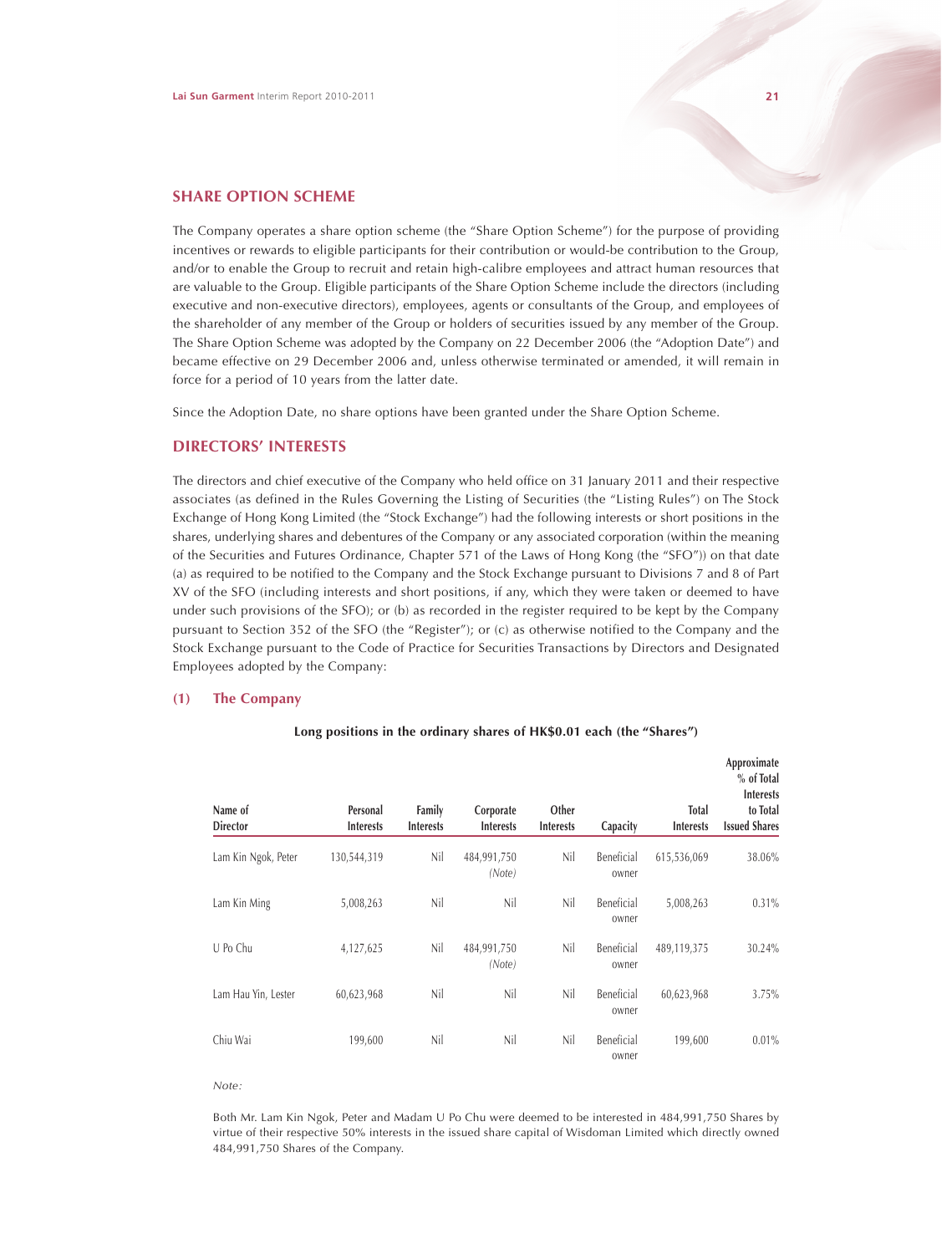# **DIRECTORS' INTERESTS** *(Continued)*

# **(2) Associated Corporation**

# *(i) Lai Sun Development Company Limited ("LSD") - an associated company of the Company*

| Name of<br><b>Director</b> | Personal<br><b>Interests</b> | Family<br><b>Interests</b> | Corporate<br><b>Interests</b> | Other<br><b>Interests</b> | Capacity                                                      | <b>Total</b><br><b>Interests</b> | Approximate<br>$%$ of Total<br><b>Interests</b><br>to Total<br><b>Issued Shares</b> |
|----------------------------|------------------------------|----------------------------|-------------------------------|---------------------------|---------------------------------------------------------------|----------------------------------|-------------------------------------------------------------------------------------|
| Lam Kin Ngok, Peter        | 10,099,585                   | Nil                        | 6,792,869,192<br>(Note)       | Nil                       | Beneficial<br>owner/<br>Owner of<br>controlled<br>corporation | 6,802,968,777                    | 48.04%                                                                              |
| U Po Chu                   | 633,400                      | Nil                        | Nil                           | Nil                       | Beneficial<br>owner                                           | 633,400                          | $0.004\%$                                                                           |
| Chiu Wai                   | 195,500                      | Nil                        | Nil                           | Nil                       | Beneficial<br>owner                                           | 195,500                          | 0.001%                                                                              |

# **Long positions in the ordinary shares of HK\$0.01 each of LSD**

*Note:*

The Company and certain of its wholly-owned subsidiaries beneficially owned in aggregate 6,792,869,192 shares in LSD, representing approximately 47.97% of the issued share capital of LSD. As such, Mr. Lam Kin Ngok, Peter was deemed to be interested in the same 6,792,869,192 shares in LSD by virtue of, in aggregate, his approximate 38.06% personal and deemed interests in the issued share capital of the Company.

### *(ii) eSun Holdings Limited ("eSun") - an associated company of LSD*

| Name of<br><b>Director</b> | Personal<br><b>Interests</b> | Family<br><b>Interests</b> | Corporate<br><b>Interests</b> | Other<br><b>Interests</b> | Capacity                                                      | <b>Total</b><br><b>Interests</b> | Approximate<br>% of Total<br><b>Interests</b><br>to Total<br><b>Issued Shares</b> |
|----------------------------|------------------------------|----------------------------|-------------------------------|---------------------------|---------------------------------------------------------------|----------------------------------|-----------------------------------------------------------------------------------|
| Lam Kin Ngok, Peter        | 2,794,443                    | Nil                        | 447,604,186<br>(Note 1)       | Nil<br>(Note 2)           | Beneficial<br>owner/<br>Owner of<br>controlled<br>corporation | 450,398,629                      | 36.30%                                                                            |
| Lam Hau Yin, Lester        | 2,794,443                    | Nil                        | Nil                           | Nil<br>(Note 2)           | Beneficial<br>owner                                           | 2,794,443                        | 0.23%                                                                             |
| Leung Churk Yin, Jeanny    | Nil                          | Nil                        | Nil                           | 1,267,810<br>(Note 2)     | Beneficial<br>owner                                           | 1,267,810                        | 0.10%                                                                             |

# **Long positions in the ordinary shares of HK\$0.50 each of eSun**

*Notes:*

(1) The Company was interested in 6,792,869,192 shares in LSD, representing approximately 47.97% of the issued share capital of LSD which in turn was interested in 447,604,186 shares in eSun, representing approximately 36.08% of the issued share capital of eSun. As such, Mr. Lam Kin Ngok, Peter was deemed to be interested in the same 447,604,186 shares in eSun by virtue of, in aggregate, his approximate 38.06% and 48.04% personal and deemed interests in the issued share capital of the Company and LSD respectively.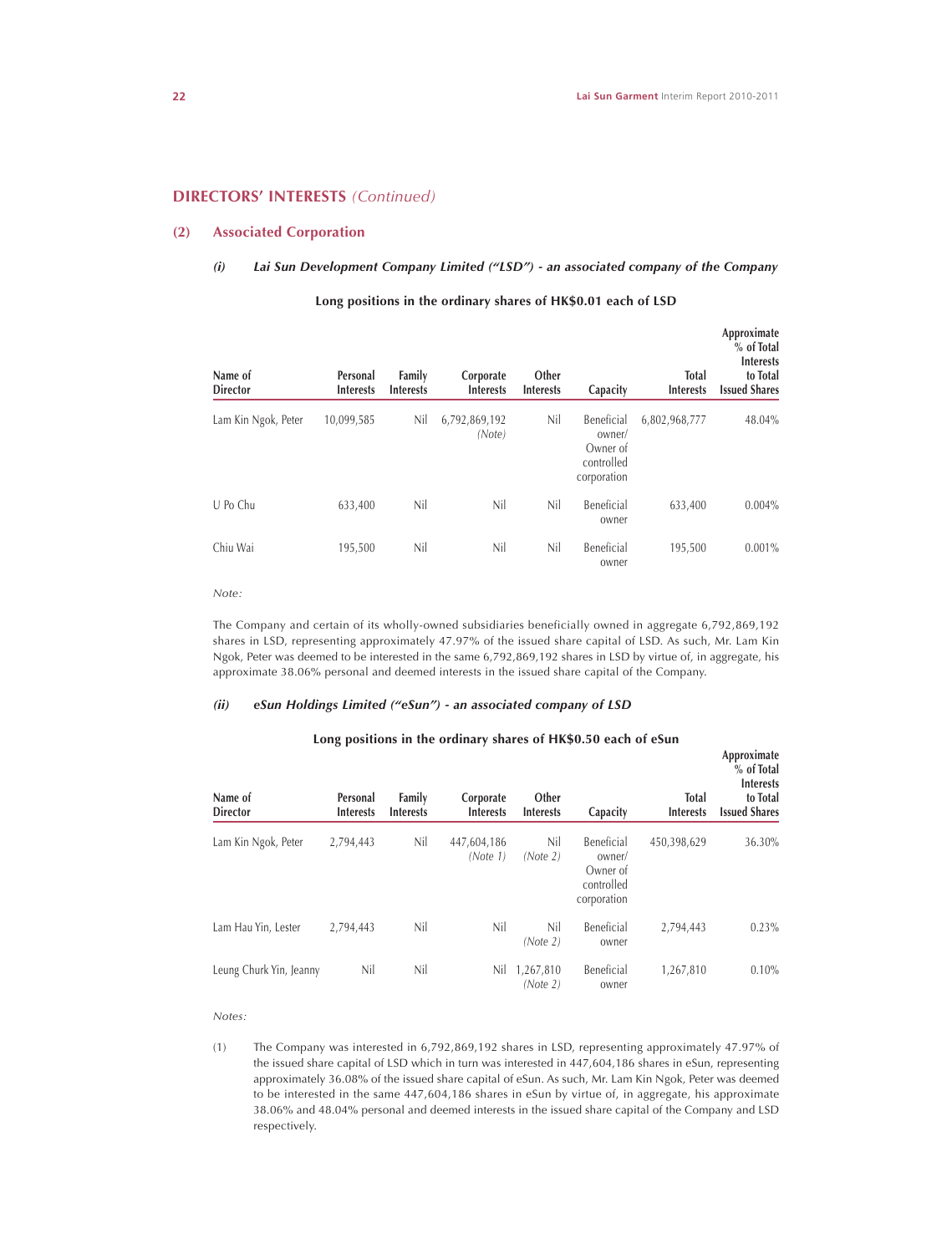# **(2) Associated Corporation** *(continued)*

#### *(ii)* eSun Holdings Limited ("eSun") - an associated company of LSD (continued)

(2) A share option comprising a total of 1,889,507 underlying shares in eSun granted to each of Messrs. Lam Kin Ngok, Peter and Lam Hau Yin, Lester at an exercise price of HK\$4.68 per share and a share option comprising a total of 1,267,810 underlying shares in eSun granted to Miss Leung Churk Yin, Jeanny at an exercise price of HK\$6.18 per share lapsed on 1 January 2011. Details of the share options outstanding as at the 31 January 2011 are set out below:

| Name of<br><b>Director</b> | Date of<br>Grant<br>(dd/mm/yyyy) | No. of Shares<br>Comprised<br>in Option<br>Outstanding | Exercisable<br>Period<br>(dd/mm/yyyy) | Subscription<br><b>Price per Share</b> |
|----------------------------|----------------------------------|--------------------------------------------------------|---------------------------------------|----------------------------------------|
| Leung Churk Yin,<br>Jeanny | 20/02/2008                       | 1,267,810                                              | $01/01/2011$ to<br>31/12/2011         | HK\$6.52                               |
|                            |                                  | 1,267,810                                              |                                       |                                        |

### *(iii) Lai Fung Holdings Limited ("Lai Fung" ) - an associated company of eSun*

| Name of<br><b>Director</b> | Personal<br><b>Interests</b> | Family<br><b>Interests</b> | Corporate<br><b>Interests</b> | Other<br><b>Interests</b> | Capacity                              | <b>Total</b><br><b>Interests</b> | Approximate<br>% of Total<br><b>Interests</b><br>to Total<br><b>Issued Shares</b> |
|----------------------------|------------------------------|----------------------------|-------------------------------|---------------------------|---------------------------------------|----------------------------------|-----------------------------------------------------------------------------------|
| Lam Kin Ngok, Peter        | Nil                          | Nil                        | 3,265,688,037<br>(Note 1)     | Nil                       | Owner of<br>controlled<br>corporation | 3,265,688,037                    | 40.58%                                                                            |

## **Long positions in the ordinary shares of HK\$0.10 each of Lai Fung**

*Notes:*

- (1) eSun was interested in 3,265,688,037 shares in Lai Fung, representing approximately 40.58% of the issued share capital of Lai Fung. As such, Mr. Lam Kin Ngok, Peter was deemed to be interested in the same 3,265,688,037 shares in Lai Fung by virtue of, in aggregate, his approximate 36.30% personal and deemed shareholding interests in eSun.
- (2) A share option comprising a total of 10,000,000 underlying shares in Lai Fung granted to Mr. Tam Kin Man, Kraven, a director of the Company, at an exercise price of HK\$0.75 per share lapsed on 1 January 2011.

Save as disclosed above, as at 31 January 2011, none of the Directors and chief executive of the Company were interested or were deemed to be interested in the long and short positions in the shares, underlying shares and debentures of the Company or any of its associated corporations, which were required to be notified to the Company and the Stock Exchange or recorded in the Register as aforesaid.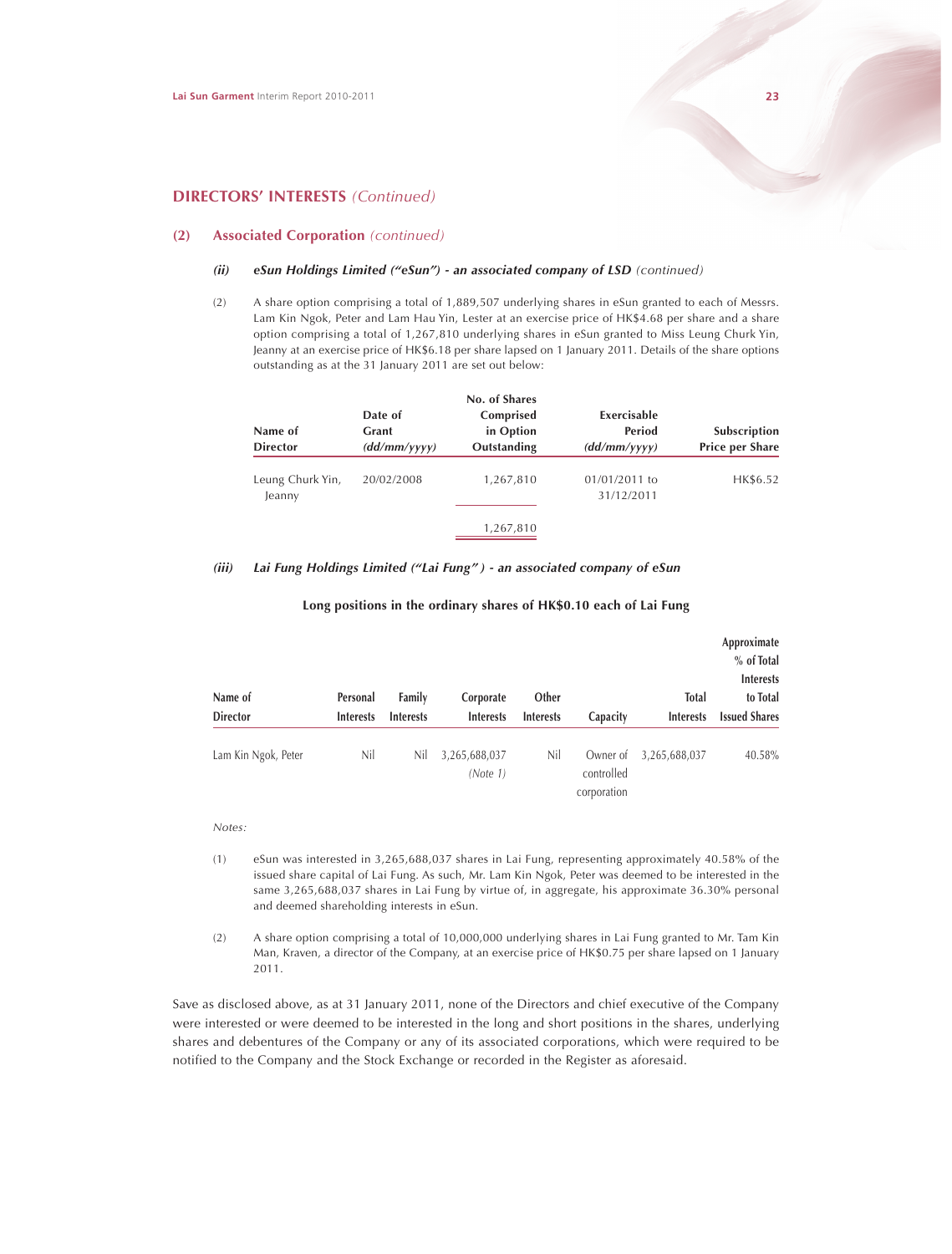**Approximate%**

# **INTERESTS OF SUBSTANTIAL SHAREHOLDERS AND OTHER PERSONS**

As at 31 January 2011, so far as it is known by or otherwise notified to any director or the chief executive of the Company, the particulars of the corporations or persons (including certain directors of the Company) who had 5% or more interests in the following long positions in the shares and underlying shares of the Company as recorded in the register required to be kept under Section 336 of the SFO or were entitled to exercise, or control the exercise of, 10% or more of the voting power at any general meeting of the Company (the "Voting Entitlements")(i.e. within the meaning of substantial shareholders of the Listing Rules) were as follows:

| <b>Name</b>                     | Capacity                              | Nature of<br><b>Interests</b> | Number of<br><b>Shares</b> | of Shares<br>in Issue |
|---------------------------------|---------------------------------------|-------------------------------|----------------------------|-----------------------|
| Lam Kin Ngok, Peter<br>(Note 1) | Beneficial owner                      | Personal and<br>corporate     | 615,536,069<br>(Note 2)    | 38.06%                |
| U Po Chu<br>(Note 1)            | Beneficial owner                      | Personal and<br>corporate     | 489,119,375<br>(Note 2)    | 30.24%                |
| Wisdoman Limited                | Beneficial owner                      | Corporate                     | 484,991,750<br>(Note 2)    | 29.99%                |
| Yu Cheuk Yi                     | Beneficial owner                      | Personal                      | 228,000,000<br>(Note 3)    | 14.10%                |
| Yu Siu Yuk                      | <b>Beneficial Owner</b>               | Personal                      | 228,000,000<br>(Note 3)    | 14.10%                |
| Hsu Feng                        | Owner of<br>Controlled<br>Corporation | Corporate                     | 80,992,000<br>(Note 4)     | $5.00\%$              |
| Tong Albert                     | Owner of<br>Controlled<br>Corporation | Corporate                     | 80,992,000<br>(Note 5)     | $5.00\%$              |
| Tong Chi Kar, Charles           | Owner of<br>Controlled<br>Corporation | Corporate                     | 80,992,000<br>(Note 6)     | $5.00\%$              |
| Tomson Group Limited            | Owner of<br>Controlled<br>Corporation | Corporate                     | 80,992,000                 | 5.00%                 |

#### **Long positions in the Shares of the Company**

*Notes:*

- (1) Mr. Lam Kin Ngok, Peter and Madam U Po Chu, directors of the Company, are also directors of Wisdoman Limited.
- (2) Both Mr. Lam Kin Ngok, Peter and Madam U Po Chu were deemed to be interested in 484,991,750 Shares of the Company owned by Wisdoman Limited by virtue of their respective 50% interests in the issued share capital of Wisdoman Limited.
- (3) Mr. Yu Cheuk Yi and Ms. Yu Siu Yuk were both taken to be interested in the same 228,000,000 Shares of the Company which were held jointly by them.
- (4) Ms. Hsu Feng was taken to be interested in 80,992,000 Shares of the Company due to her beneficial shareholding interests in Tomson Group Limited.
- (5) Mr. Tong Albert was taken to be interested in 80,992,000 Shares of the Company due to his beneficial shareholding interests in Tomson Group Limited.
- (6) Mr. Tong Chi Kar, Charles was taken to be interested in 80,992,000 Shares of the Company due to his beneficial shareholding interests in Tomson Group Limited.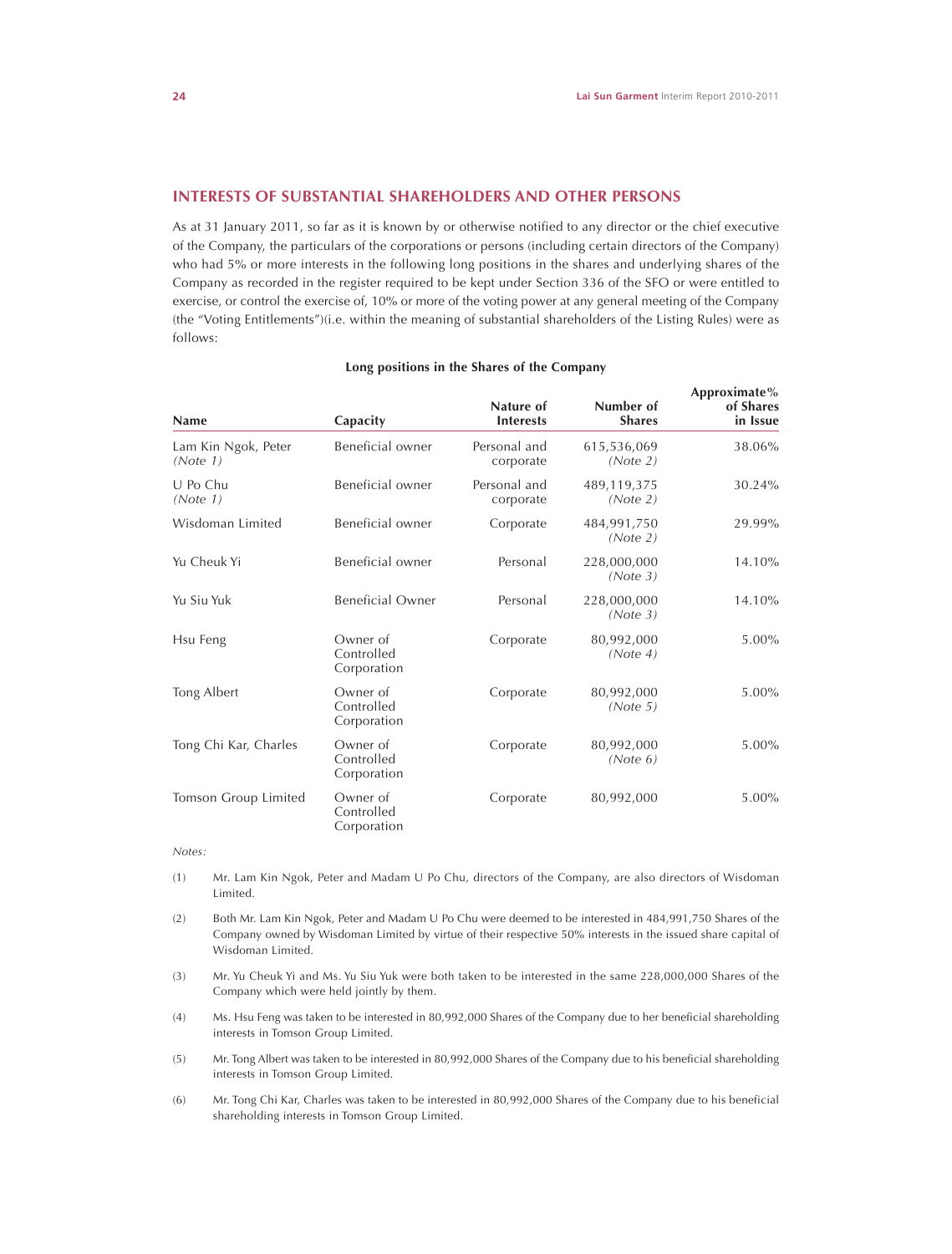# **INTERESTS OF SUBSTANTIAL SHAREHOLDERS AND OTHER PERSONS** *(Continued)*

Save as disclosed above, the directors of the Company are not aware of any other corporation or person who, as at 31 January 2011, had the Voting Entitlements or any interests or short positions in the shares or underlying shares of the Company as recorded in the register required to be kept under Section 336 of the SFO.

# **PURCHASE, SALE OR REDEMPTION OF LISTED SECURITIES**

During the six months ended 31 January 2011, the Company did not redeem any of its listed shares nor did the Company or any of its subsidiaries purchase or sell any of the Company's listed shares.

# **CORPORATE GOVERNANCE**

The Company has complied with all the code provisions set out in the Code on Corporate Governance Practices contained in Appendix 14 to the Listing Rules throughout the six months ended 31 January 2011 save for the deviation from code provision A.4.1.

Under code provision A.4.1, non-executive directors should be appointed for a specific term and be subject to re-election. None of the existing non-executive directors (including the independent non-executive directors) of the Company is appointed for a specific term. However, all directors of the Company are subject to the retirement provisions in the Articles of Association of the Company which require that the directors for the time being shall retire from office by rotation once every three years since their last election and the retiring directors are eligible for re-election. In addition, any person appointed by the Board to fill a casual vacancy or as an additional director (including a non-executive director) will hold office only until the next annual general meeting and will then be eligible for re-election. As such, the Board considers that such requirements are sufficient to meet the underlying objective of the relevant code provision and, therefore, does not intend to take any remedial steps in this regard.

# **DIRECTORS' SECURITIES TRANSACTIONS**

The Company has adopted a Code of Practice for Securities Transactions by Directors and Designated Employees (the "Securities Code") on terms no less exacting than the standard set out in the Model Code for Securities Transaction by Directors of Listed Issuers contained in Appendix 10 to the Listing Rules. The Company has made specific enquiry on all Directors who have confirmed in writing their compliance with the required standard set out in the Securities Code during the six months ended 31 January 2011.